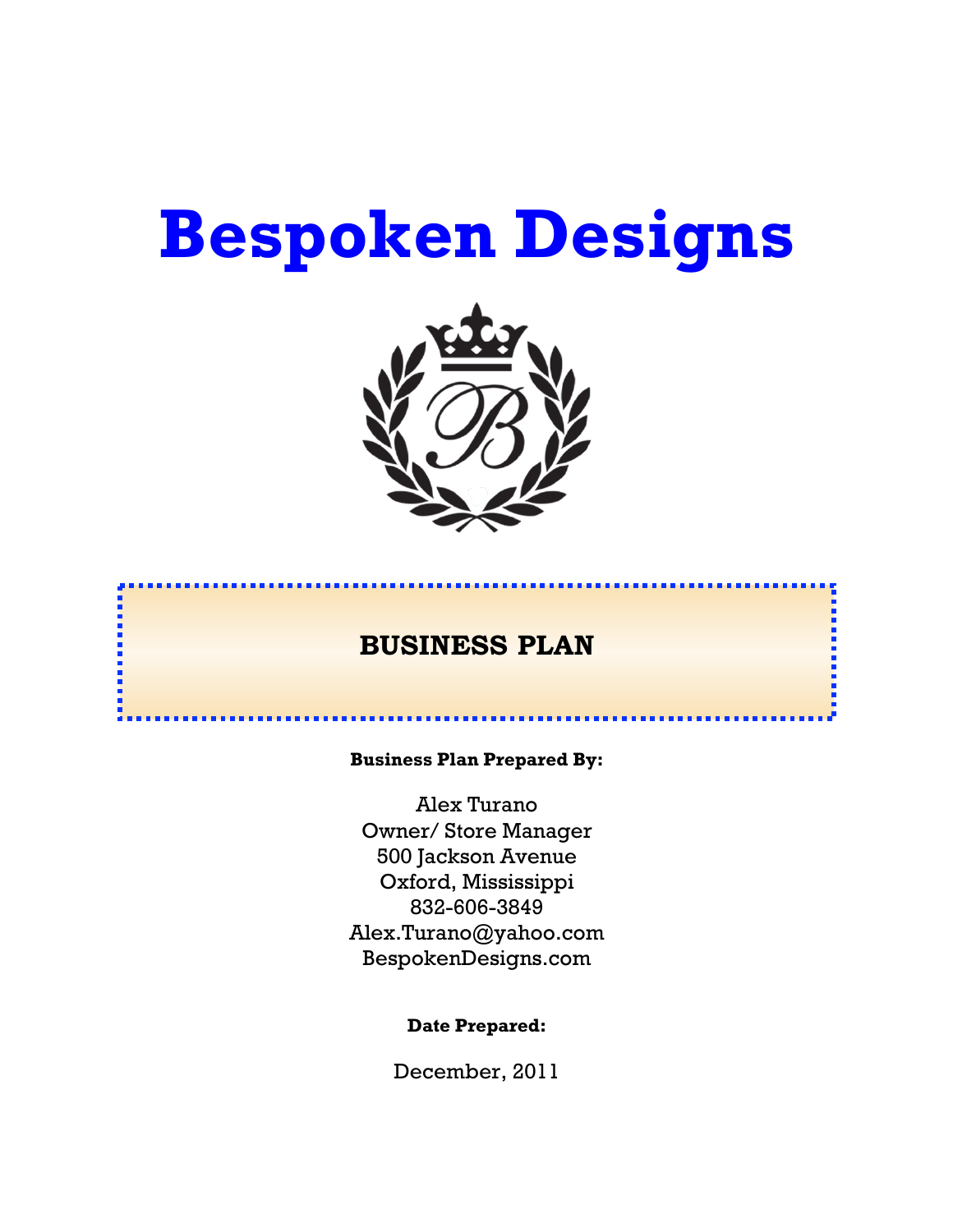## **Table of Contents**

| $\cdot$ .4 |
|------------|
|            |
|            |
|            |
|            |
|            |
|            |
|            |
|            |
|            |
|            |
|            |
|            |
|            |
|            |
|            |
|            |
|            |
|            |
|            |
|            |
|            |
|            |
|            |
|            |
|            |
|            |
|            |
|            |
|            |
|            |
|            |
|            |
|            |
|            |
|            |
|            |
|            |
|            |
|            |
|            |
|            |
|            |
|            |
|            |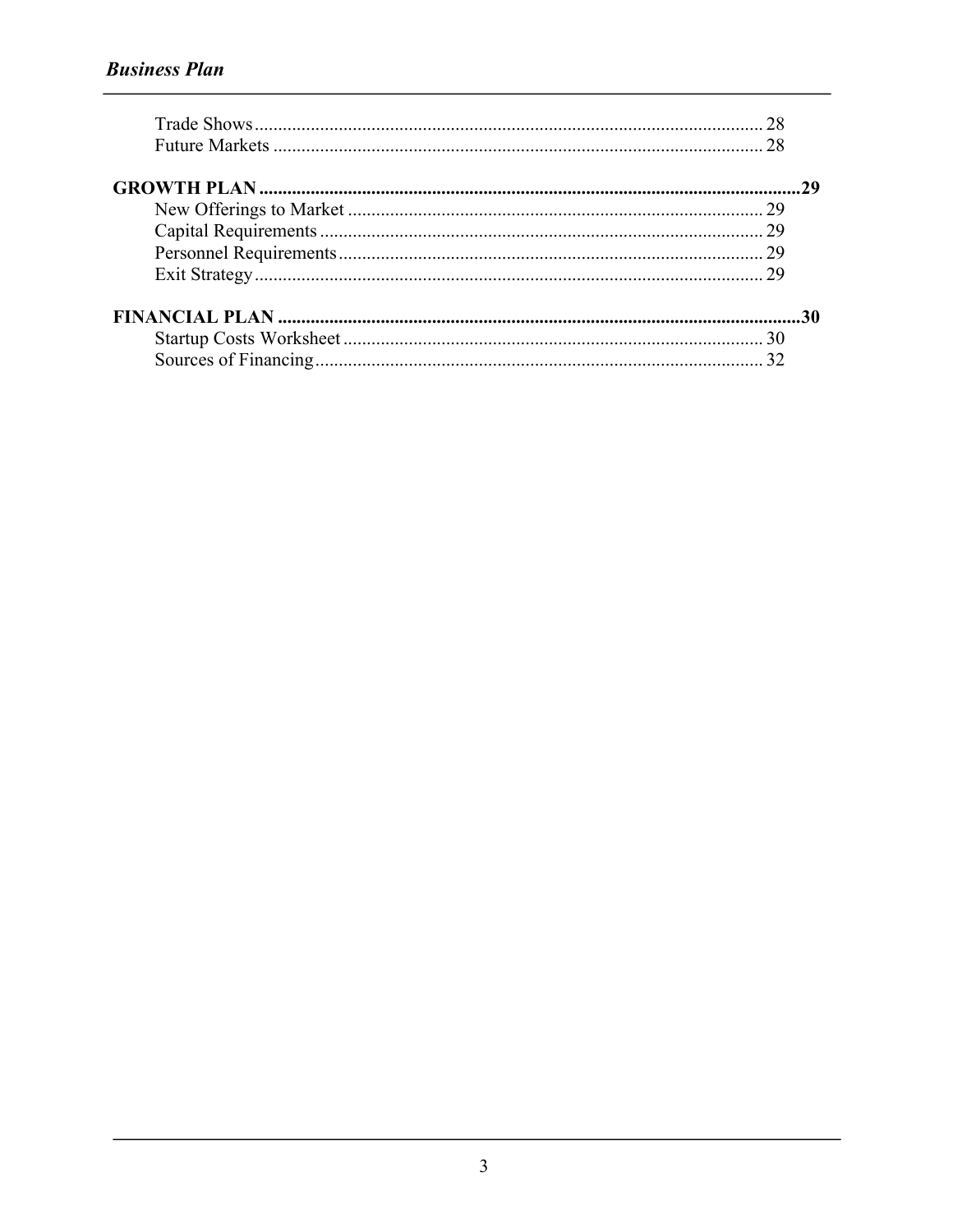# **EXECUTIVE SUMMARY**

#### **Venture History**

#### **Company Profile**

Bespoken Designs is a unique monogram shop that is located in the heart of the southern traditional town, Oxford, Mississippi. Our Company was established in October 2011 and plans to open a brick-and-mortar store in May 2012. The store is defined by its' superior, made-to-order embroidery and screen-printing services. We strive for excellence to provide the largest selection of merchandise with an assortment of five product categories, (Apparel, Accessories, Bed & Bath, Home Goods, and Luggage) positioning ourselves to ultimately be the leading monogram shop within this particular market. My grandmother's ever-loving passion for sewing and monogramming items for our family over the years was my driving inspiration behind the creation of this store. Having pride for your family name, commonly signified by your three initials, has been a household tradition for centuries. In recent years monogramming, embroidery, and screenprinting have become increasingly popular and continues to expand as technology escalates.

#### **Marketing History**

This market thrives on the ability to network and take advantage of any local opportunity to present itself in everyday life. More prominently in the past decade, corporations and small businesses have been investing their money to promote their company's product or service, which directly fuels the growth for the embroidery and screen-printing market. The marketing history of the products, and specifically the services that Bespoken Designs offers, accommodate a number of markets who encompass customized fashion: Advertising Companies, Birthdays, Sorority/Fraternity, Local Sports Teams, Weddings, Baby Showers, Graduation.

#### **Venture Description**

Bespoken Designs is a small retail service business. Our business is centralized in the commercial embroidery/screen-printing industry. It can be classified in the Manufacturing sector for textile products such as apparel or home linens. Also, it can be classified in the Arts sector if the product is classified more as a work of art, rather than a product. Bespoken Designs encompasses the sales of several types of products marked by the NAICS (Apparel, Accessories, and Home Goods).The embroidery and screen-printing industry stands between the growth and maturity stage of development, with current annual revenue of \$47 million.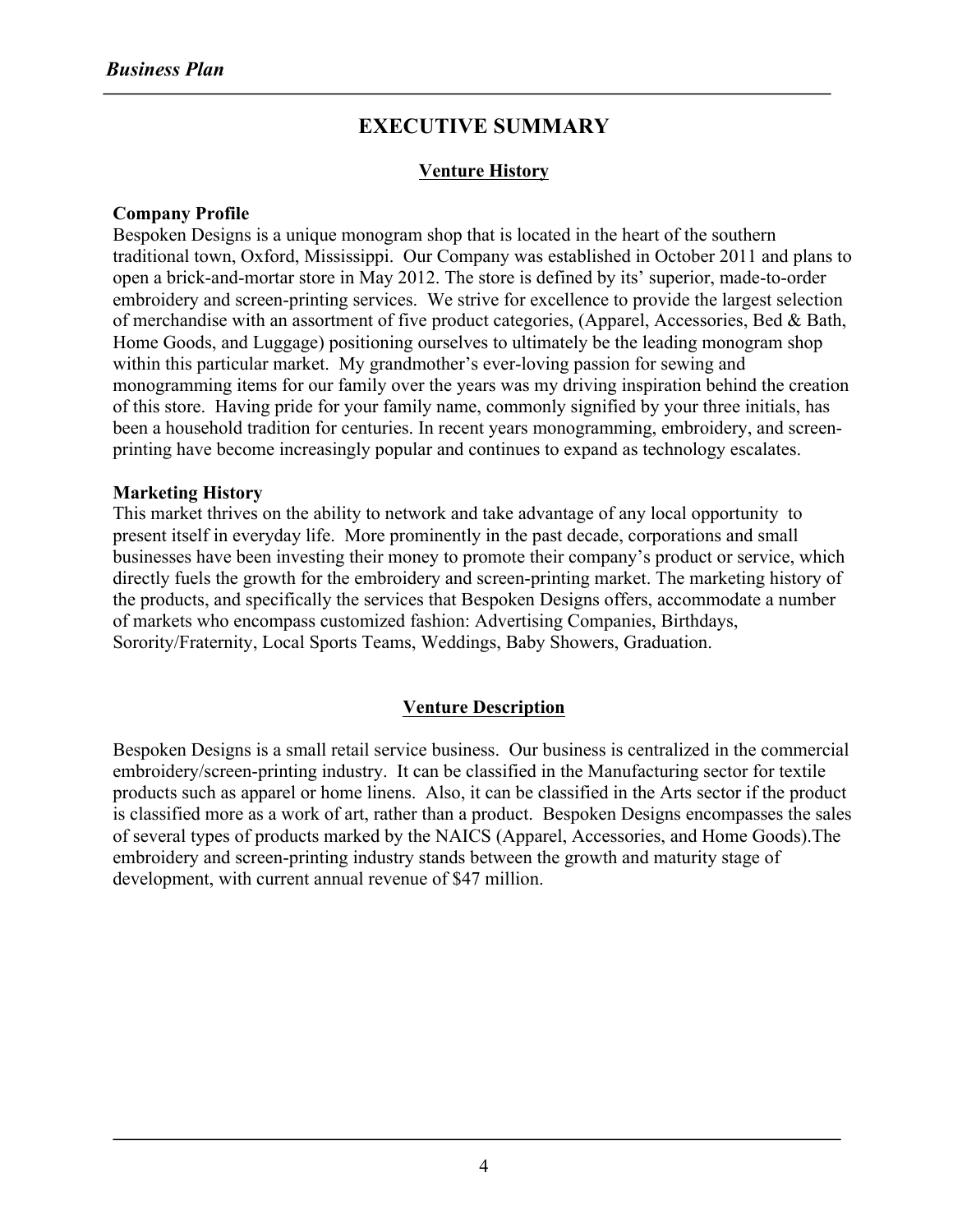#### • **Unique Characteristics**

-Visible on-site windowed monogram/embroidery workshop -Five merchandise categories: Apparel, Accessories, Bed &Bath, Home Goods, and Luggage, with a broad product selection

-Special event/occasion services: Baby Showers, Company Advertisement, Local Sports Teams, Local School Merchandise, Uniforms, Sorority/Fraternity, Weddings

-Free gift wrapping upon request

-Optional Catalog subscription (if customer subscribes, they will automatically receive an annual exclusive birthday discount)

-In store software that allows customers to view their potential product -Screen-printing option available

#### • **Proprietary rights**

-Trade Secrets: Any monogram, embroidery, or screen-printing processes, production of original designs, and techniques utilized by the Company

-Potential ideas for the future growth/expansion of Company

-Formulas used to calculate financial information

-Unpublished financial statements/data

-Specialized programs and software

-Wages/salary, skills, and compensation received by the employees within the Company -Any information regarding plans for research, development, new/unreleased products, marketing, selling, the business plan, budgets, licenses, pricing, costs, and suppliers

#### **Venture Organization**

Bespoken Designs will operate under a simplistic small business organizational structure. A Limited Partnership (with limited liability) will be implemented where I will serve as the general partner and the limited partner involved will provide capital and share liability for any losses. My partner will be liable only to the extent of the amount of money they invest in the Company and will have limited input regarding management decisions. As the general partner of Bespoken Designs, I will be the main manager/owner of the store and assume all rightful responsibilities.

#### • **Organizational Structure**

Assistant Manager Seamstress (2) Boutique Associates (3)

#### • **Prior Experience/Requirements (Applicable to all employees)**

**-**Maintain full knowledge of the company's policies, background, all merchandise, and all services Bespoken Designs provides

-Strong interpersonal skills

-Ability to handle problems in a calm manner

-Sales-driven and ability to work in a team-oriented environment

-Patient, positive, and enthusiastic personality

-Genuine interest in the industry and the services our Company provides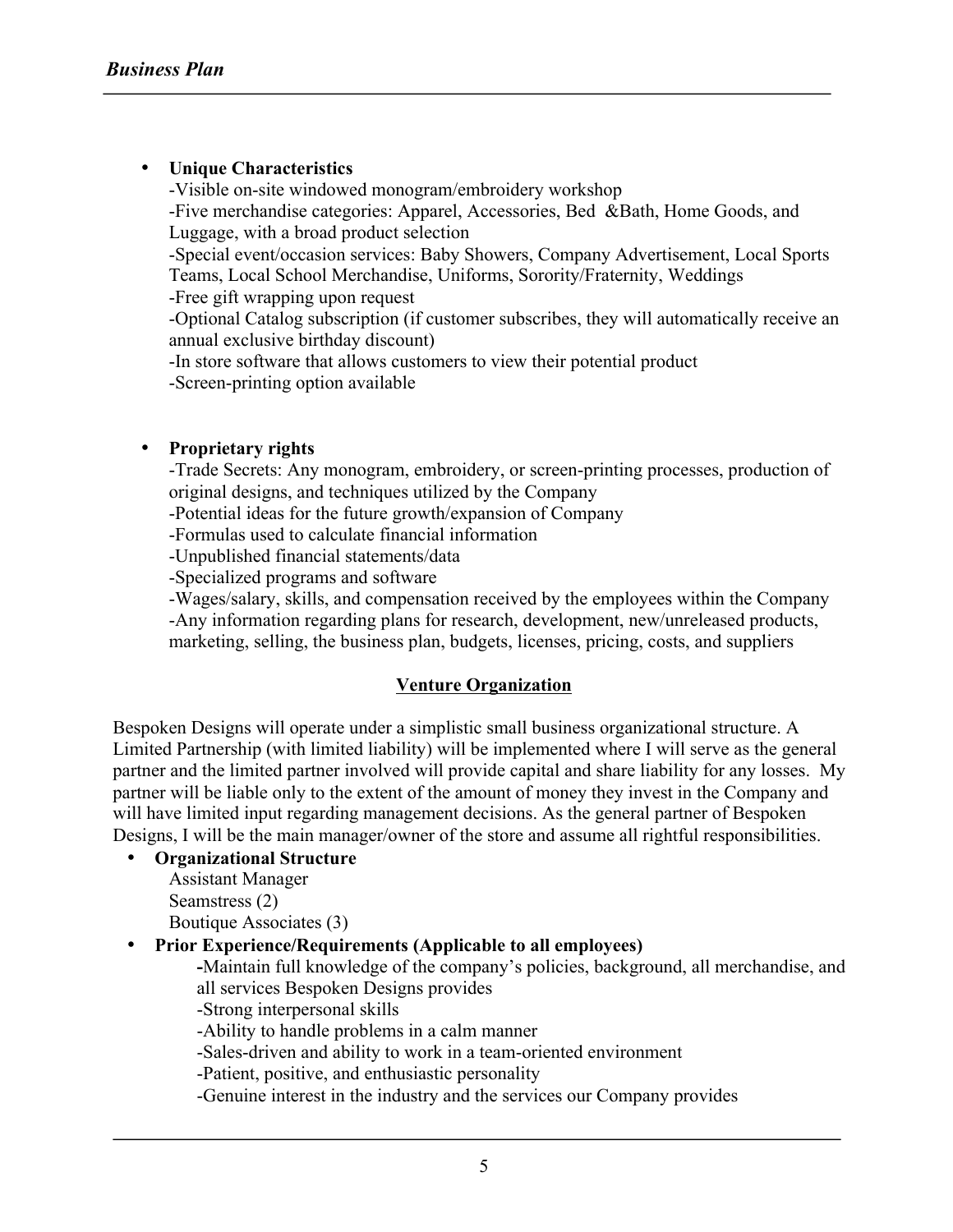-Minimal education of a high school diploma for managers; All other employees must be of the age 16 or older and have prior retail experience.

## **Key Outside Advisors**

## • **Advisory Council**

The Advisory Council will consist of three members that were previously executive professionals and recent retail-owner retirees. My Advisory Council will provide industry and product/service expertise for any issues the store encounters. The owner meets with the Advisory Council every three months to discuss the status and specified topics, conflicts, opportunities, or questions regarding the Company.

#### • **Accountant**

-Provides financial advice offering an independent opinion regarding investment decisions. For example, deciding whether to go into debt or spend current capital on a business expense such as renovations or merchandise fixtures.

• **Lawyer**

**-**Provides legal knowledge and assists in creating a charter stating the Advisory Council functions which may be subject to change at any time. This charter covers legal terms of the Advisory Council, frequency of meetings, compensation, and liabilities.

## **Venture Market**

## **Store Location: Oxford, Mississippi**

-Located in the north central portion of Mississippi and resides within Lafayette County. - One of the top ten college towns in the nation (ranking sixth) according to *USA Today*. -Current City Population: roughly 19,000 – Over half of the population (55%) is between the ages 20-44 years old, primarily due to the University of Mississippi (Ole Miss) student population.

\*Lafayette County Population: Approximately 44,000.

## • **Target Customer**

- -Female, Married
- -Age: 40-50
- -Family size of 5
- -Income level: \$75,000 +/year
- -Ethnicity: White

## • **Customer Needs**

-Ensures her children are highly involved in school, extracurricular activities, and athletics

- -Believes in the beauty and bond of tradition and southern values
- -Involved with her local Church
- -Volunteers for philanthropy events
- -Member of a local Tennis team
- -Proud of the Family name and loves to customize products to make them "her own"

-Enjoys entertaining and hosting occasional parties for friends and family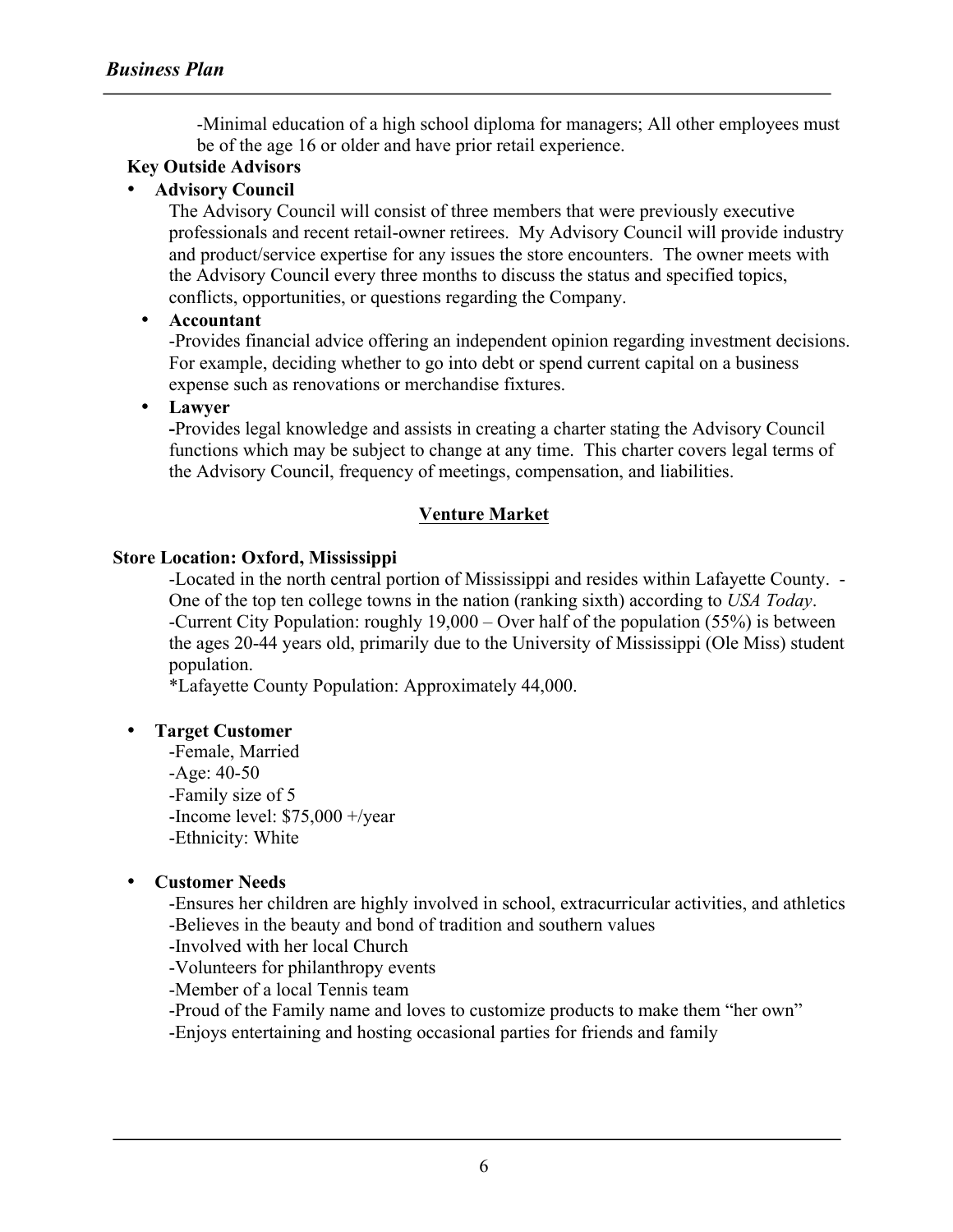#### • **Target Market**

- -Geographic Location: Oxford, Mississippi
- -Gender: Female
- -Education: Some College or Bachelors Degree
- -Profession: Student or White Collar Job
- -Household Size: Family of 4
- -VALS: Innovators, Thinkers, Experiencers



#### • **Market Penetration**

#### **Print Media**

- -Newspaper Ads (Including college newspaper)
- -Catalogs (to subscribers)
- -Yellow Pages
- -Business Cards/Merchandise (pens, notepads, t-shirts etc.)

#### **Outdoor Media**

-Promotional Posters/Flyers (to hand out around populated areas and post on public bulletins in schools, churches, and businesses)

-On-Premises Signage

-Seasonal In-Store Events

#### **Interactive Media**

- -E-Commerce Website
- -Facebook
- -Twitter
- -Tumblr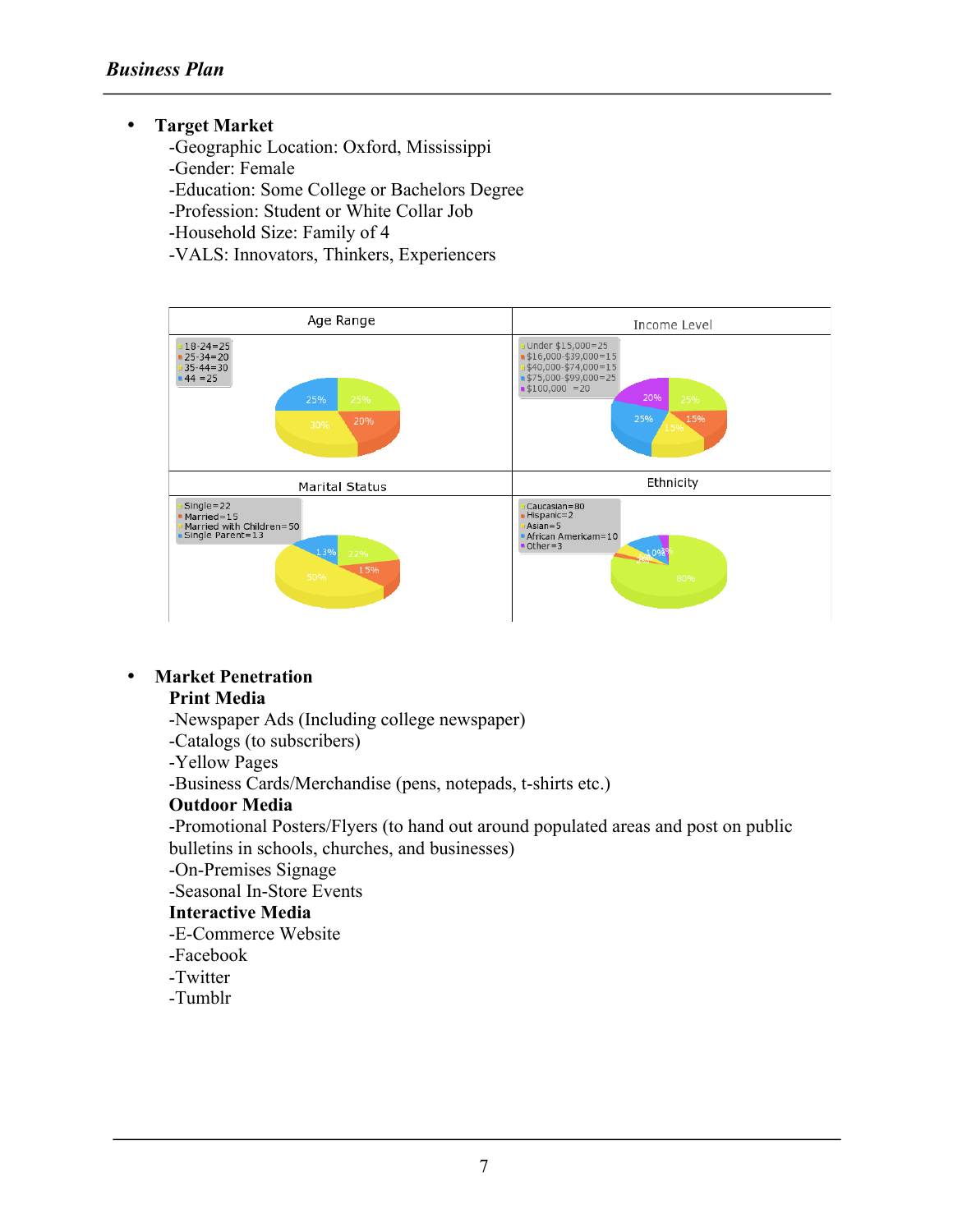#### • **Competition Profile**

- 1. Oxford T-Shirt Company
	- **Strengths**
	- -Location
	- -Full-time graphic design department
	- -Oxford's Largest Screen Printer
	- -Custom Screen Printing (In-House Service)
	- -Established website for online shopping: oxfordtshirtco.com

## **Weaknesses**

- -Annual Revenue: less than \$500,000
- -Main Focus: Screen-Printing and Stamping
- -Limited Product Selection: Ole Miss apparel and accessories
- 2. Square Alterations & Monogramming

## **Strengths**

- -Location
- -Offers Laundry services

## **Weaknesses**

-No Website -Main focus is limited to garment alterations and repairs

## 3. Lily Pad

## **Strengths**

## -Location

- -Business has been established for more than 10 years
- -Website for Online Shopping: lilypadgiftshop.com
- -Offers Gift Registry and option to customize store merchandise with painted designs

## **Weaknesses**

- -Main focus is Gift/Souvenir merchandise
- Limited Product Selection, mostly caters to college students

Bespoken Design's primary competitive advantage to these top three competitors is product selection and service offerings. Our store provides the one-stop shop atmosphere offering monogramming, embroidery, and screen-printing services to be applied on any of the store merchandise. With the wide selection of merchandise, there is no need to go to multiple avenues to get items customized. Also Bespoken Designs offers exclusive services that cater to promote local organizations and special events/occasions. In addition, we do not focus solely on Ole Miss Products, Alterations, or Gift/Souvenir merchandise. None of these stores have the same goal or primary focus as Bespoken Designs. Coincidently, my store's focus combines a little portion of each competitor's store, therefore making our shop the perfect niche for this market area.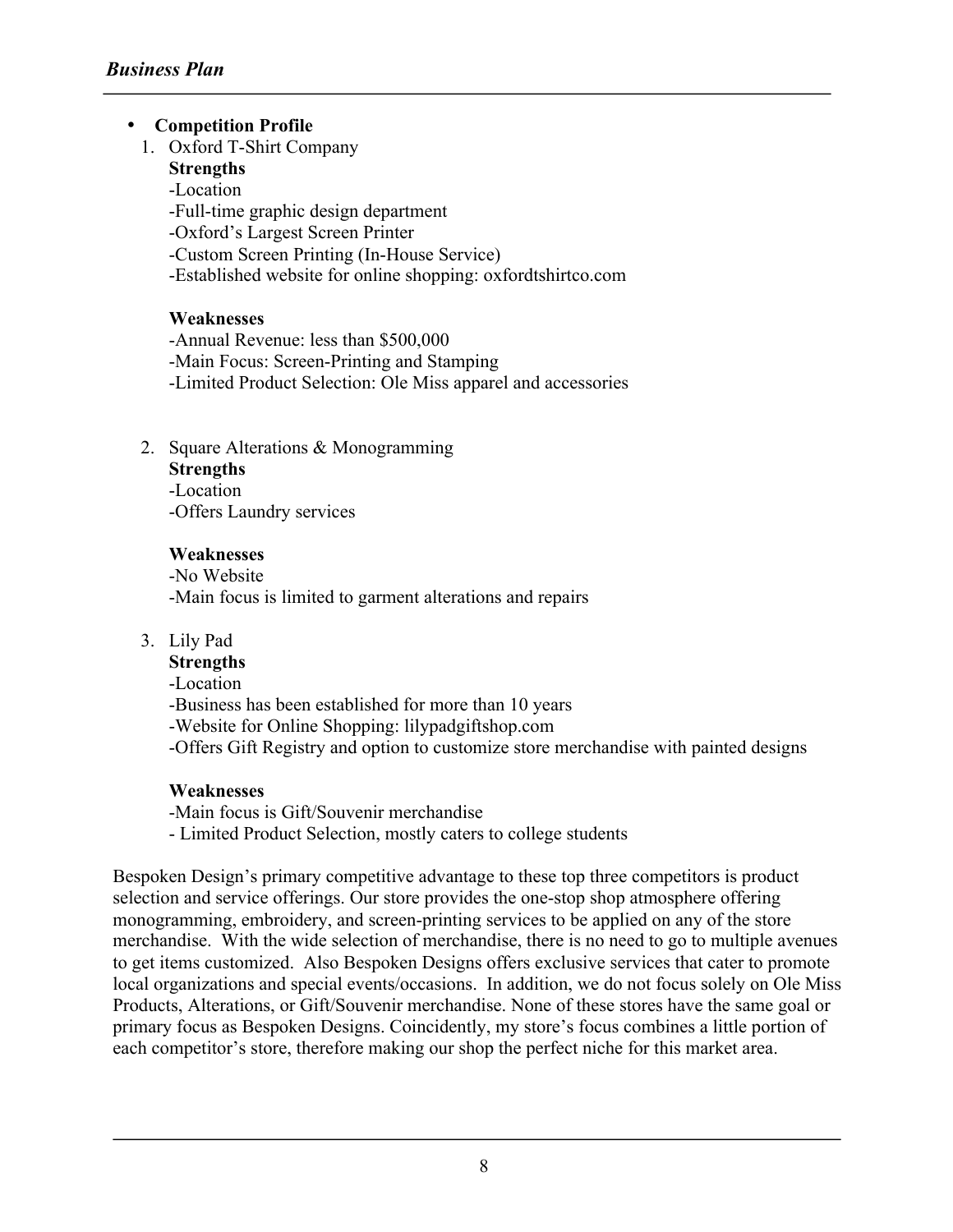## **Venture Operations**

| Start-up Costs (One-time Expenses) |          |  |
|------------------------------------|----------|--|
| <b>Product Development</b>         | \$90,000 |  |
| Marketing                          | \$11,500 |  |
| <b>Operations</b>                  | \$13,800 |  |

## $\overline{u}$   $\overline{u}$   $\overline{u}$   $\overline{u}$   $\overline{u}$   $\overline{u}$   $\overline{u}$

#### **Venture Financing**

Medium to Long Term Loan: The loans will be repaid over the course of approximately 10 years depending the success of the business. The source of repayment is the cash flow of the business. The loans will be used to purchase equipment, to provide working capital, and to buy/improve buildings. Currently a total of \$70,000 has been invested into this Company between my partner and me. We will be acquiring the bank to match our investment.

| Personal Savings                  | \$10,000 |
|-----------------------------------|----------|
| Parents' Investment               | \$25,000 |
| <b>Limited Partner Investment</b> | \$35,000 |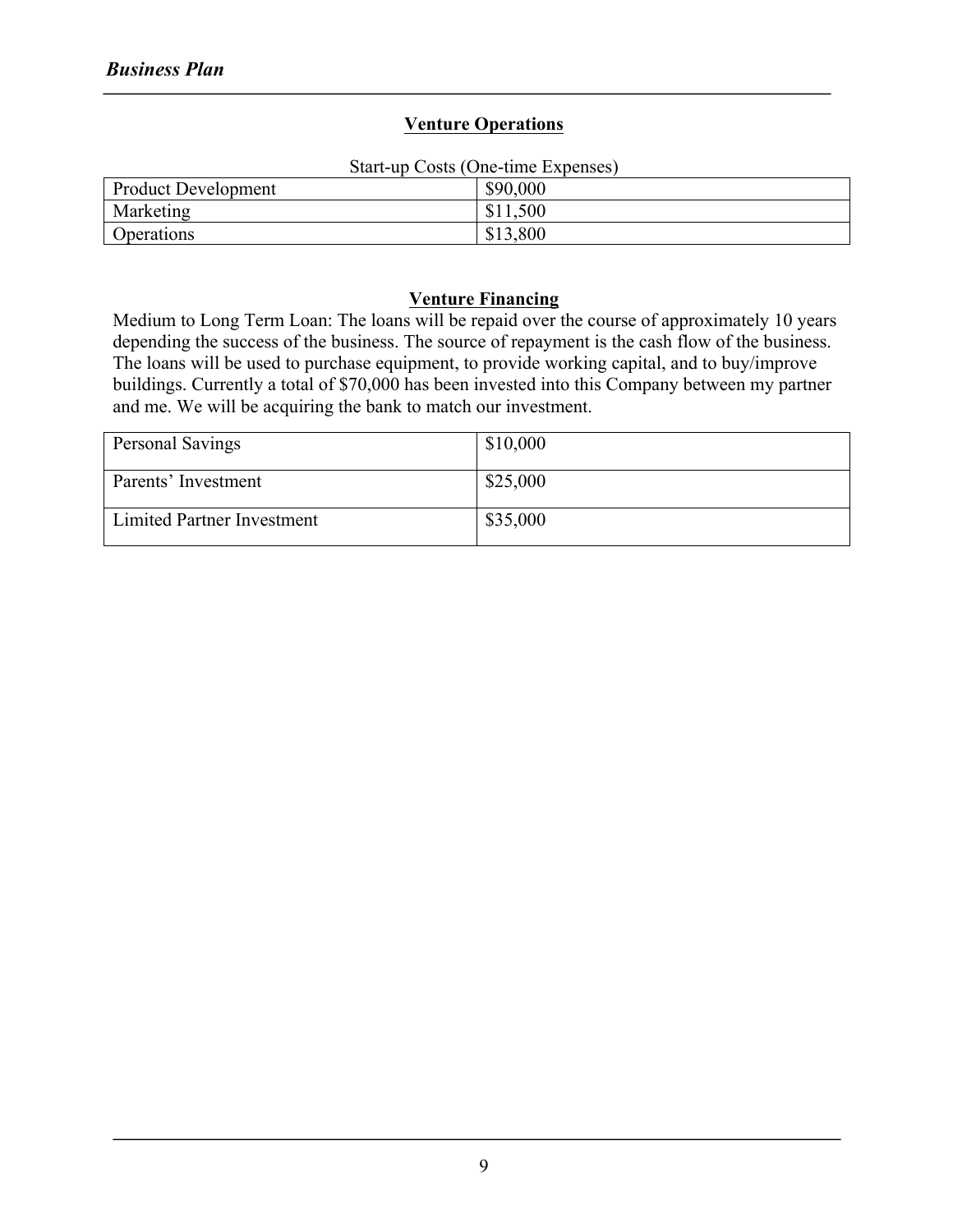# **MANAGEMENT AND ORGANIZATION**

#### **Management Team**

Leadership is the first and foremost role of an entrepreneur. In order for this business to reach its ultimate success, leadership must take place to guide the organization in the right direction. Excellent communication skills about all aspects involving the company are vital to ensure all functions, conflicts, and situations are handled in an appropriate manner. Ambition and knowledge of where the company stands in the present, where it will stand in the future, and what measures need to be taken to reach our future potential are all essential components.

#### **Job Descriptions**

#### • **Owner/Store Manager**

-Oversee the hiring, firing, and quality maintenance of personnel by training each individual to fulfill their job title and responsibilities

-Oversee daily operations and work of subordinate employees to ensure tasks are completed in an effective, efficient manner and ensure customers have a pleasant experience

-Maintain meticulous records on all transactions and inventory in order to guarantee all money and merchandise are accounted for

-Ordering of merchandise on a seasonal/regular basis to sustain quality

-Planning all advertising and promotional displays and events

#### • **Assistant Store Manager**

-Assist owner in managing all of the daily operations in the store

-Ensure and motivate store personnel to provide exceptional customer service by answering any questions and assisting with product selection, purchases, and returns. -Maintain a clean atmosphere and assisting the owner in the visual merchandising for the store.

-Responsible for making sure all store policies and procedures are being followed -Assisting owner in delegating duties among staff

-Help create all promotional displays

-Possesses a copy of the store key and when instructed is responsible for opening and closing the store and register.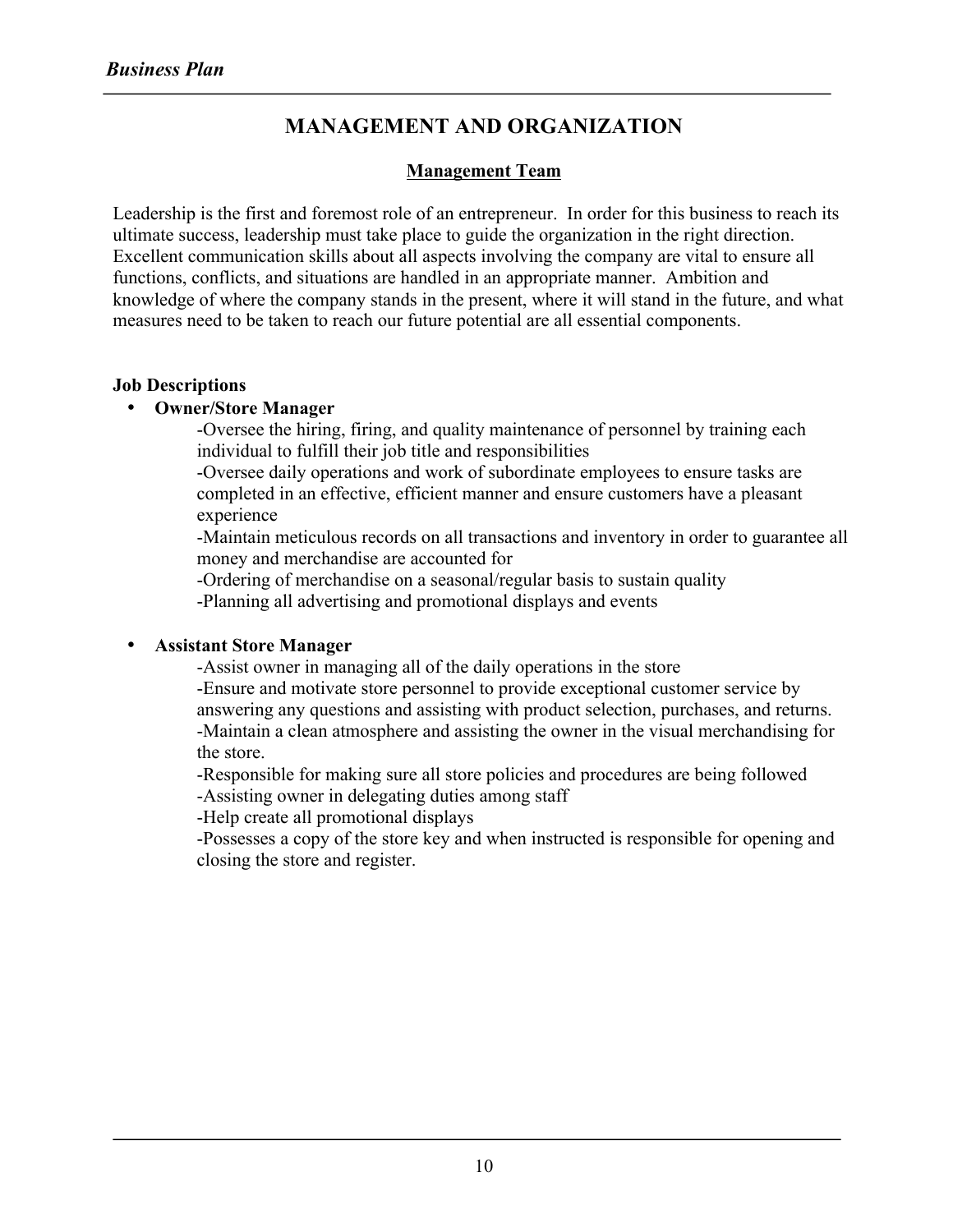#### • **Seamstress (2)**

-Sew and embroider initials, letters, and designs onto fabric

-Demonstrate full knowledge of operating machinery and computing processes required to generate a monogrammed item

-Must have a minimum of five years' experience in embroidery and be able to perform a sample monogram within a specified time limit to ensure an efficient return-time to customers

-Ability to hand-sew, maneuver a sewing machine, and utilize the computer as an aid to create specialty patterns.

-Maintain proficient good hand-eye coordination with attention to detail and time management skills to complete orders in a timely manner

-Ability to perform the same task for long periods of time

#### • **Boutique Associates (3)**

-Organize merchandise accordingly (size, color, brand, sale items, as instructed by owner or manager)

-Greet customers as they come in with an inviting demeanor

-Operate the cash register

-Restock shelves and display areas as needed

-Sweep and vacuum store at closing

-Keep up with current, upcoming promotions and sale items

-Maintain full product and service knowledge of all inventory in the store to answer any customer questions

-Knowledgeable of the company's history

#### • **Prior Experience/Requirements (Applicable to all employees)**

**-**Maintain full knowledge of the company's policies, background, all merchandise, and all services Bespoken Designs provides

-Strong interpersonal skills

-Ability to handle problems in a calm manner

-Sales-driven and ability to work in a team-oriented environment

-Patient, positive, and enthusiastic personality

-Genuine interest in the industry and the services our Company provides

-Minimal education of a high school diploma for managers; All other employees must be of the age 16 or older and have prior retail experience.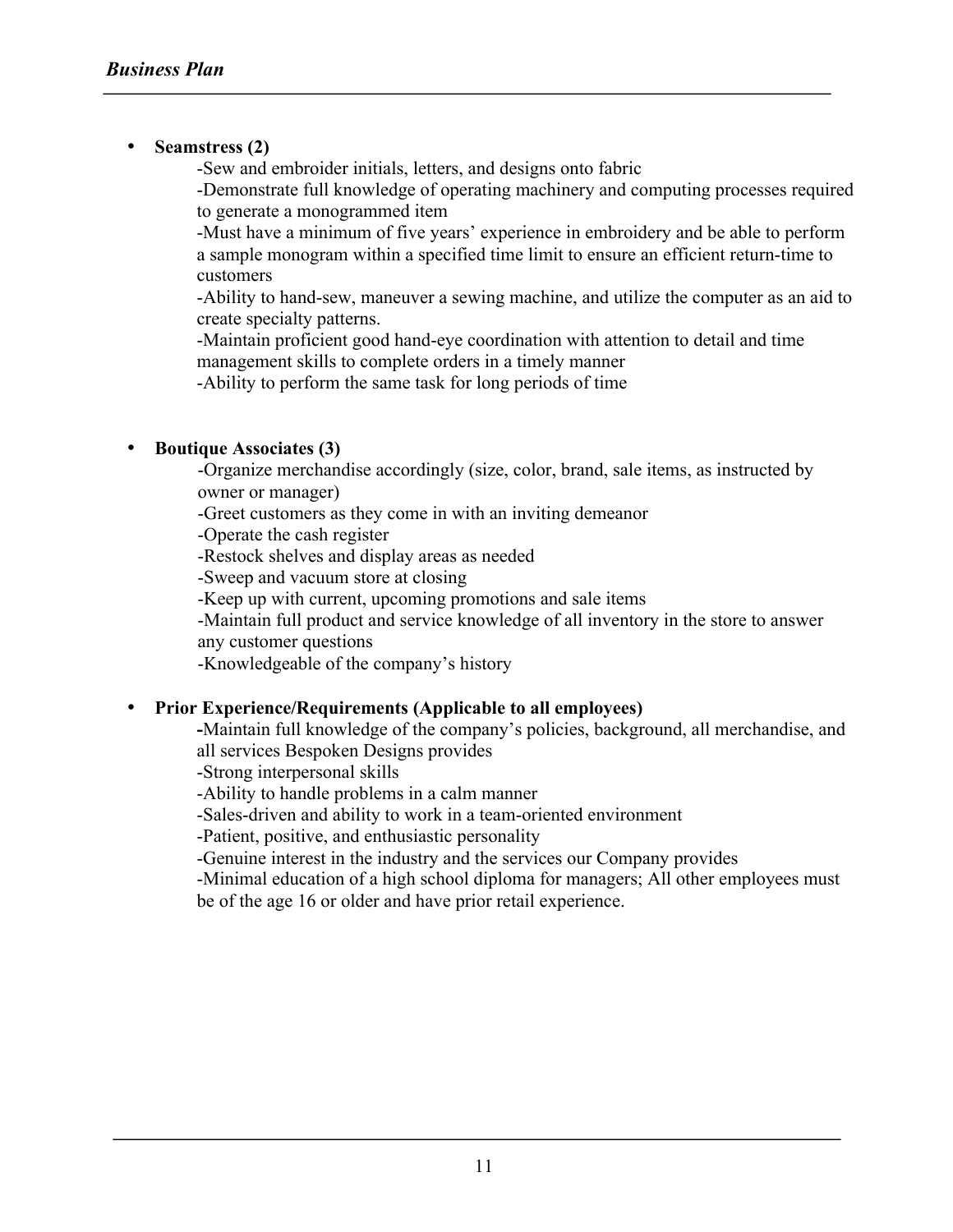## **Compensation and Ownership**

#### • **Full-Time Employees**

-The entrepreneur and the manager are full-time employees.

-Full-time employees are employees of the Company who work in positions that require a regular schedule of at least 32 hours in each work week.

-Full-time status determines the eligibility for insurance and other benefits.

-Full-time employees are considered "Exempt" and function in administrative,

professional, and supervisory positions.

-"Exempt" employees are compensated on a fixed salary, bi-weekly basis and are exempt from overtime requirements, therefore not entitled to overtime pay.

#### • **Part-Time Employees**

-All boutique associates are part-time employees who are neither full-time nor seasonal employees who work in positions that require a minimum of six hours and a maximum of 31 hours in each workweek.

-Part-time employees are considered "Non-exempt" and are compensated on an hourly basis and must submit hours via our online time-keeping system.

-Non-exempt" employees are eligible for overtime pay.

-Overtime pay is calculated at time and one half for all hours worked over 40 hours per week and must be approved in advance by the owner.

#### • **Seasonal Employees**

- Seasonal employees are employees hired to work for a specified period of time, not to exceed four months.

-Seasonal employees do not have the compensation status of a full-time employee regardless of the number of hours worked per week.

#### • **Payroll**

The company's payroll period begins on Sunday at 12:01 a.m. and ends two weeks later on Saturday at 12:00 a.m. Checks are available on the Friday following the payroll close. There are 26 pay periods in the calendar year. It is the responsibility of the employee and the owner to ensure the accuracy of the hours submitted to payroll. Direct Deposit is an option provided for all employees. Employees are responsible for clocking in before the beginning of each shift, at the end of each shift, and for meal breaks. "Exempt" employees are required to maintain accurate payroll records by clocking in and out of the payroll system, however does not affect the amount of pay.

#### • **Breaks**

All employees receive a 15 minute paid break for each four hours worked and are compensated for this time. Employees receive a 30 minute unpaid meal break if the workday is a minimum of five hours. Employees are required to clock out and will be relieved of all active responsibilities during meal periods. Employees may not "waive" their break periods in exchange for a shortened workday.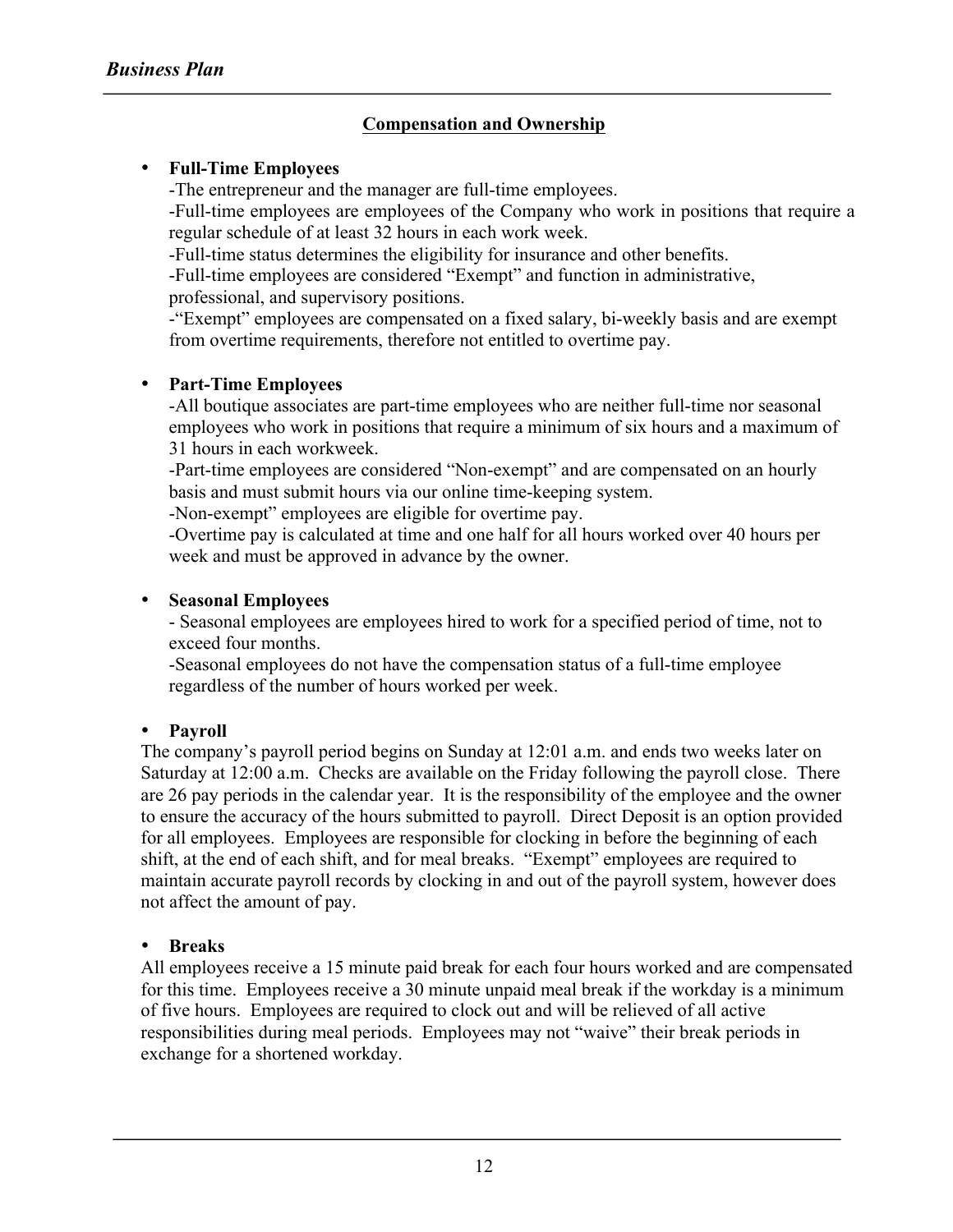### • **Holiday Pay**

Holiday Pay classifications include all Full-time Exempt and Full-time Non-exempt employees. Part-time and Seasonal employees are not eligible for paid holidays. Paid Company Holidays include: New Year's Day, Labor Day, Memorial Day, Thanksgiving Day, Independence Day, and Christmas Day. Exempt employees will receive 8 hours of pay and Non-exempt employees will receive the average hours worked per day over the previous 8 weeks, based on a 5 day workweek.

## • **Employee Discounts**

Employees are eligible to purchase merchandise at a discounted rate off of the regular price. Employees will receive the higher of their employee or a promotional discount, but not both. "Exempt" employees receive a 50% discount and "Non-exempt" employees receive a 35% discount, which is subject to change. The employee discount is not available for use for online purchases made on the Bespoken Designs website. Employee purchases must always be rung up by the Boutique Manager or the Boutique Owner, never by the employee. All employee transactions made within the final three days of a fiscal month will be considered final sale regardless of the boutique's achievement of sales plan.

\*No warrants or stock options are owned by the entrepreneur because this is not a public company.

## **Advisory Council**

The Advisory Council will consist of three members that were previously executive professionals and recent retail-owner retirees. My Advisory Council will provide industry and product/service expertise and any issues the store encounters. The owner meets with the Advisory Council every three months to discuss the status and specified topics, conflicts, opportunities, or questions regarding the Company.

## **Infrastructure: Key Outside Advisors**

## • **Accountant**

-Provides financial advice offering an independent opinion regarding investment decisions. For example, deciding whether to go into debt or spend current capital on a business expense such as renovations or merchandise fixtures.

• **Lawyer**

**-**Provides legal knowledge and assists in creating a charter stating the Advisory Council functions which may be subject to change at any time. This charter covers legal terms of the Advisory Council, frequency of meetings, compensation, and liabilities.

\*All members of the Advisory Council and Key Outside Advisors are compensated with an instore discount. Additionally, Key Outside Advisors are paid \$100 each for every meeting (Attendance is required).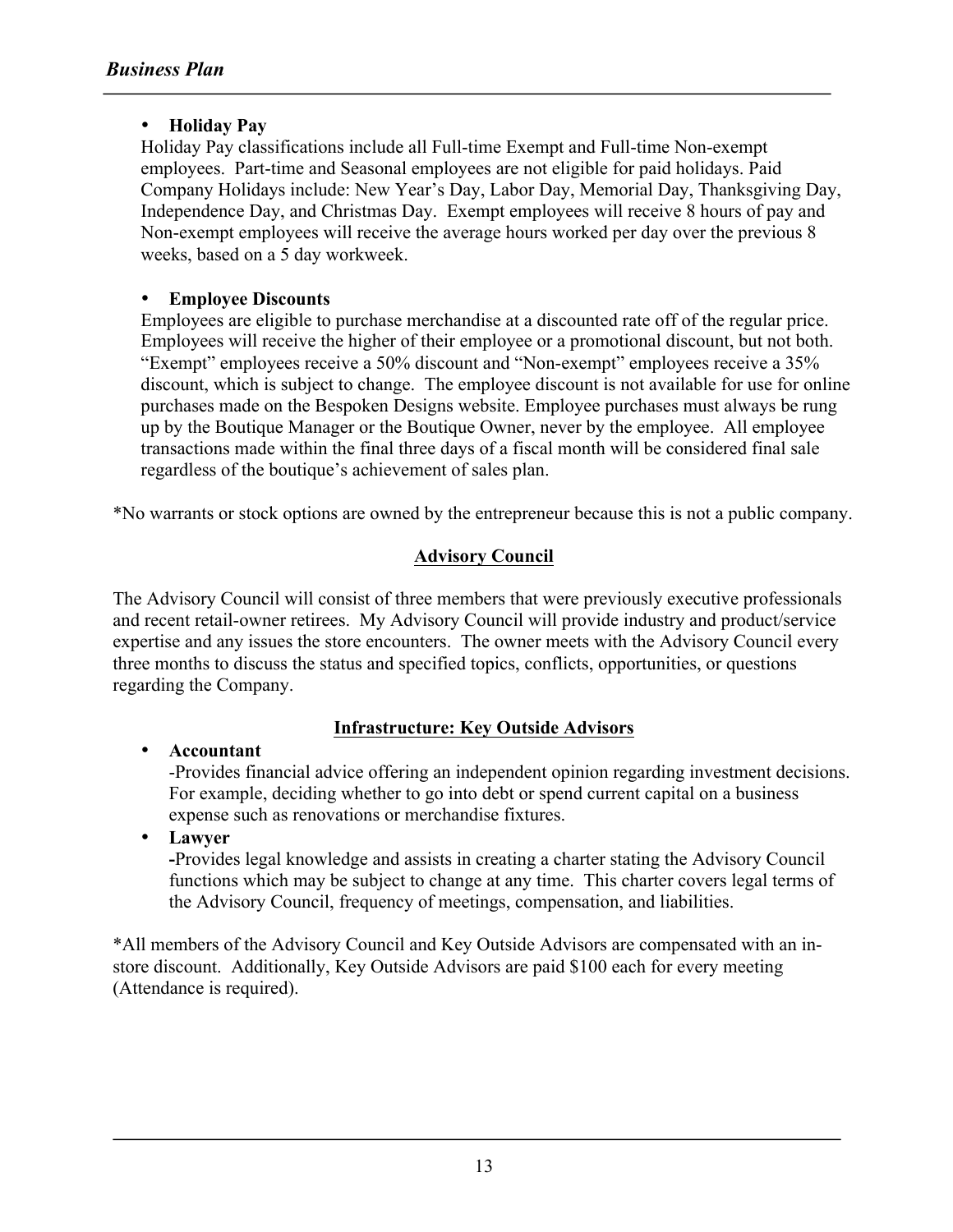## **Contracts and Franchise Agreements**

#### • **Non-Compete Agreement**

-A contract enforced by the owner where the employee is required to sign and agrees not to enter into competition with the Company after he/she is terminated

#### • **Non-Disclosure Agreement**

-A contract between the owner and the Advisory Council stating that confidential company information will not be disclosed by any means.

#### • **Employment Agreement**

-A contract between the owner and each employee when hired, confirming their acknowledgement and agreement to comply with all procedures, practices, and policies stated in the Employee Handbook.

#### **Insurance**

A good benefits program is a solid investment in the Company's employees. We are committed to sponsoring a comprehensive benefits program for all eligible, full-time employees. In the case of a buy-sell agreement, my assistant manager and I will be insured. As a benefit to employees, the group insurance premium payments are made available through payroll deduction. Premiums vary depending on plan selection. For insurance coverage there will be a 25% deduction out of every paycheck and the co-pay will cover the remaining 75%. Health insurance will be provided by United Health Care. Life and Disability insurance will be provided by ING Insurance Company. Property and Liability insurance will be provided by Hartford Insurance Company. In event of an injury that occurs on the job, the Company provides insurance under Workers Compensation benefits, which will be provided by Texas Mutual.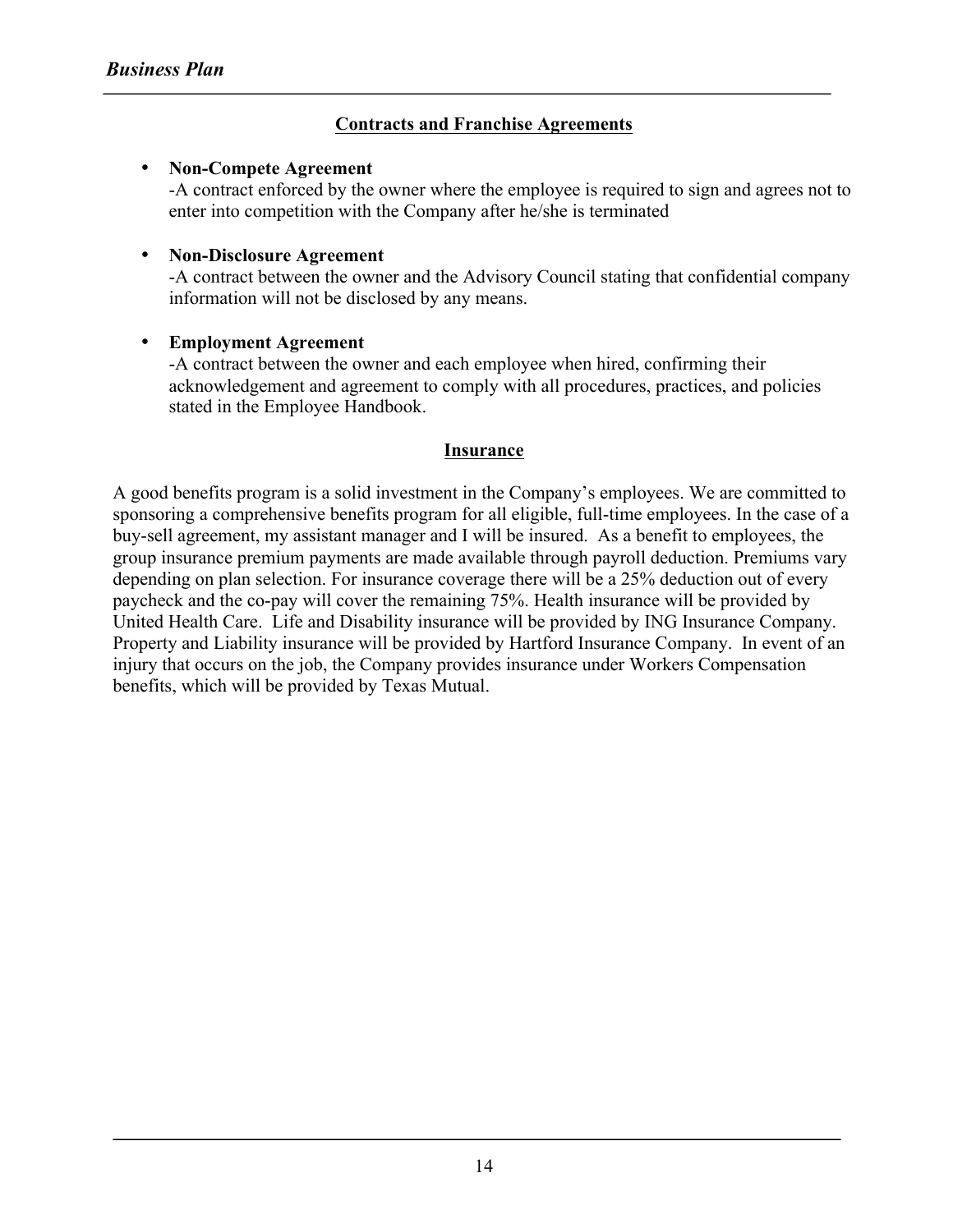## **Employee Stock Option Plan and Other Incentives**

#### • **401k Retirement Plan**

-A 401k Retirement Plan offered as an incentive for all employees to invest in their future. ING Insurance will provide this Retirement Plan and employees have the option of taking from 3%-15% out of each paycheck from their income before taxes. Investment selection is one of the most vital aspects of this plan.

#### • **Employee Discounts**

- Employees are eligible to purchase merchandise at a discounted rate off of the regular price. Employees will receive the higher of their employee or a promotional discount, but not both. "

- Exempt" employees receive a 50% discount and "Non-exempt" employees receive a 35% discount, which is subject to change.

- The employee discount is not available for use for online purchases made on the Bespoken Designs website. Employee purchases must always be rung up by the Boutique Manager or the Boutique Owner, never by the employee. All employee transactions made within the final three days of a fiscal month will be considered final sale regardless of the boutique's achievement of sales plan.

\*Employee stock options are not offered because our company is not public.

#### **Organizational Chart**

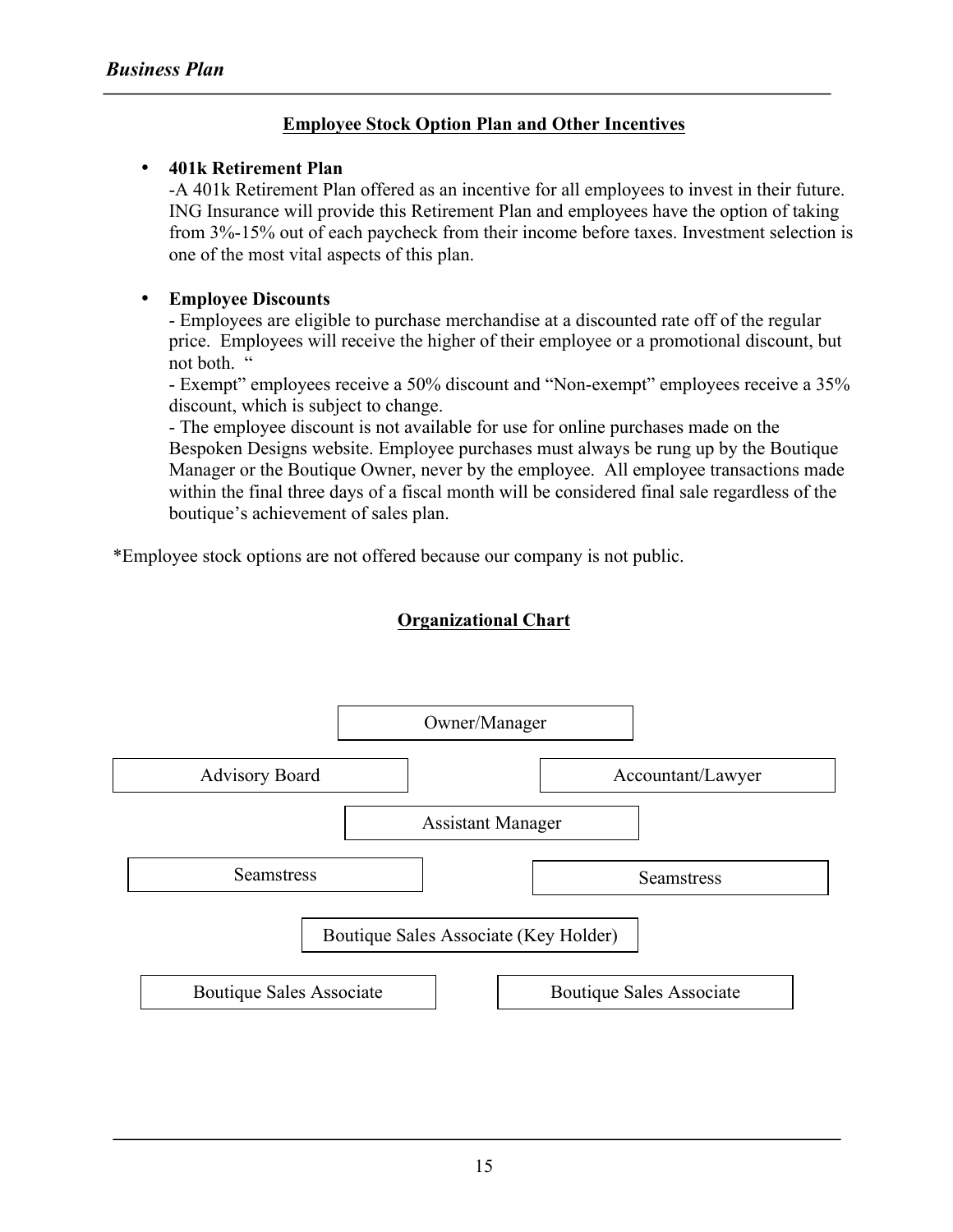# **PRODUCT/SERVICE**

#### **Purpose**

Bespoken Designs offers customers with personalized monogram services on an array of everyday products. Our products and monogram services is individualized for each customer based on their requests, therefore ensures 100% originality. Additional services that benefit customers include free gift wrapping, providing same week return service, and special discounts for frequent customers and on bulk orders. Bespoken Designs addresses an oppurtunity to minimize a massproduced look and gives a customized flare to your product. Since our products' designs are modified per the customer's request, they are considered luxury items.

#### **Unique Features**

- Visible on-site windowed monogram/embroidery workshop
- Five merchandise categories: Apparel, Accessories, Bed&Bath, Home Goods, and Luggage, with a broad product selection
- Special event/occasion services: Baby Showers, Company Advertisement, Local Sports Teams, Local School Merchandise, Uniforms, Sorortiy/Fraternity, Weddings
- Bulk number of items at a discounted price
- Free gift wrapping upon request
- Optional Catalog subscription (if customer subscribes, they will automatically receive an annual exclusive birthday discount)
- Catalog/Online shopping
- In store software that allows customers to view their potential product
- Screen-printing option available
- All five sizes are offered in apparel
- Selection of 25 embellishment add-ons and stencils
- Selection of 30 Monogram/Embroidery fonts
- Selection of 50 Screen-printing fonts
- Selection of 75 color options
- Selection of 100 different stock designs
- Special additional selections are available during specific seasons

#### **Stage of Development**

Monogram design services have gone through the introductory stage. However, our unique assortment of products and exceptional services we offer currently place Bespoken Designs in the growth stage of development.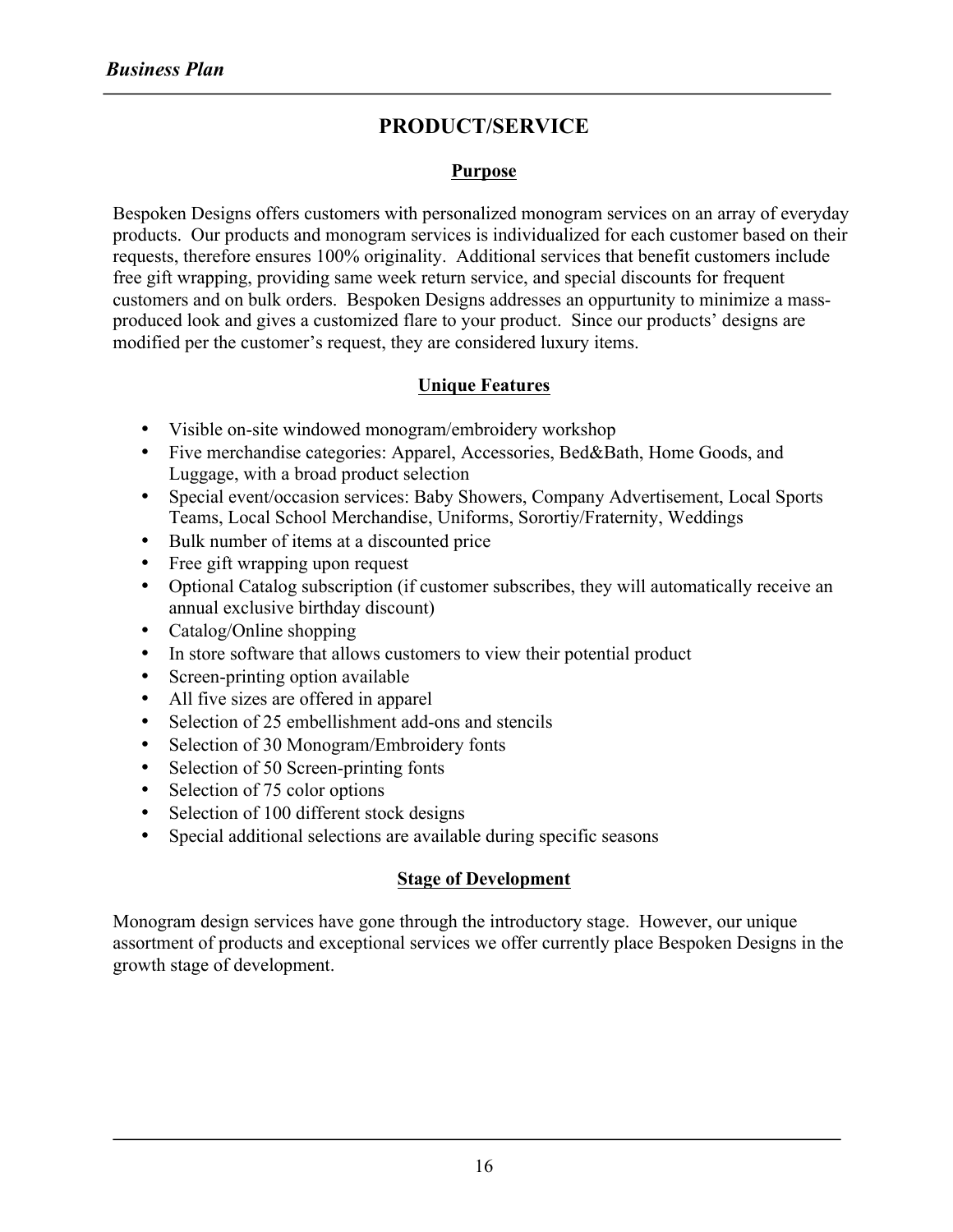#### **Future Research and Development**

Future marketing research on changes in demographics and trends are always required to maintain a successful business. Additional research will be done on developing a more extensive product range in comparison to competitors. To develop a more stable and recognizable reputation, we will offer seasonal specials, products, and colors and promote them through hosting events in-store.

#### **Trademarks, Patents, Copyrights, Licenses, Royalties**

Bespoken Designs has obtained an official trademark and copyright for its entity. Our company has been granted a license to perform embroidery and monogram design applications in our store.

#### **Government Approvals**

Basic business operation license, Federal employer identification number (tax identification number), Fictitious business name permit, Zoning and land use permits, Health department permits, Sales tax license, Fire department permits. All license and permits have been approved.

#### **Product/Service Limitations and Liability**

The only limitation to our products is the brands that are offered. A liability imposed on our products and services would be the safety of our employees (seamstresses) using sharp tools during the application of embroidery designs on our products. Business insurance is a requirement.

#### **Related Products/Services and Spin-Offs**

Our store will offer custom embroidery and monogram design services that will be performed inside along the back wall, visible for customers to observe employees hand-crafting our products in a specialized manner (igniting a sense of personalization for the customers). If an order is done incorrectly, there will be no charge to fix any error our company has made. Potential new products we would offer would come in exhilarating seasonal colors, designs, and fonts to reflect holiday seasons.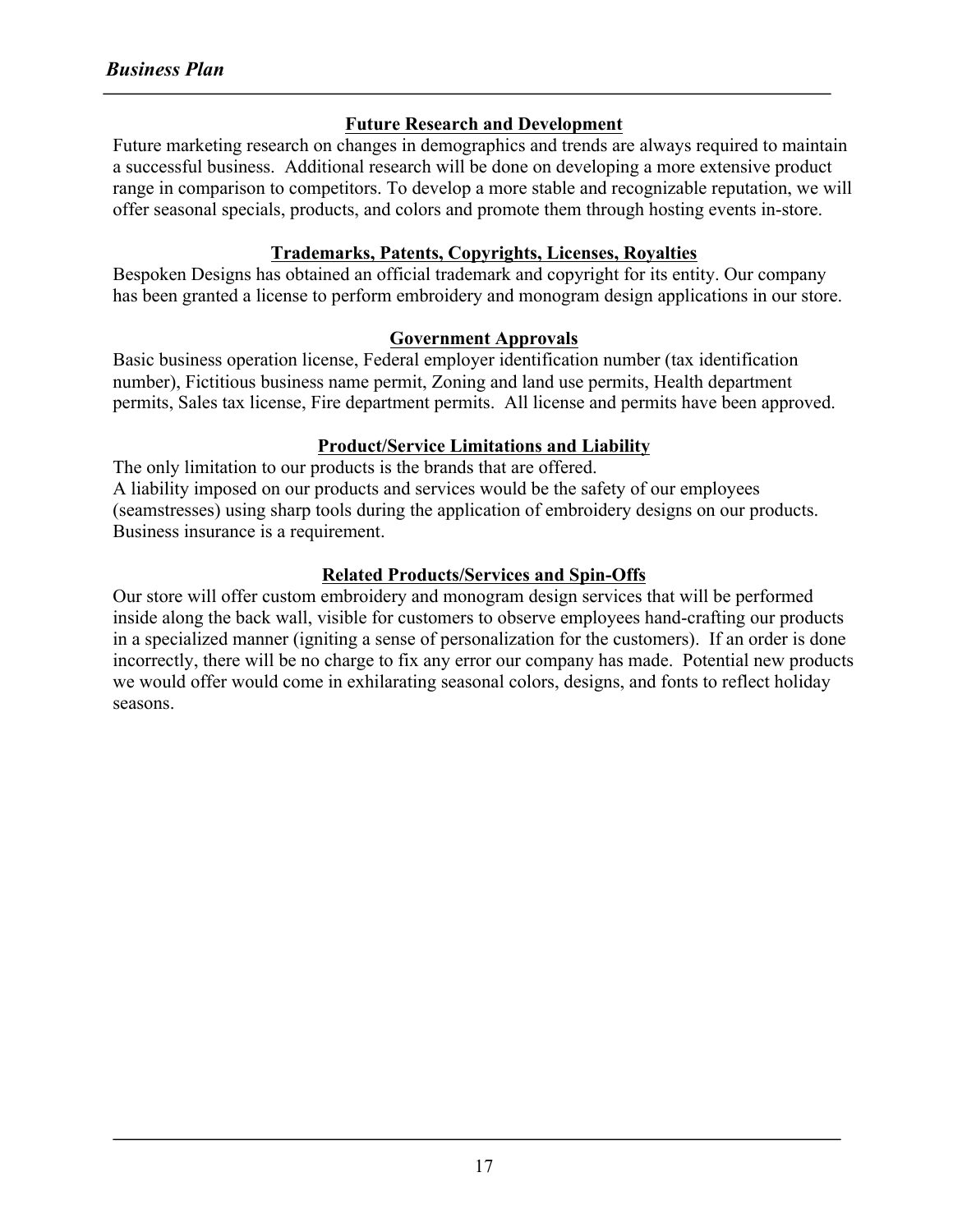# **MARKETING PLAN**

#### **Industry Profile**

#### **Current Size**

Fashion trends and personal income drive the demand for clothing stores owned by a small business. Clothing, accessory, and general merchandise stores are some of the most visited retail establishments in the country. The U.S. retail clothing industry contains approximately 100,000 stores. The combined annual revenue of large and small fashion businesses yields to about \$150 billion. The global clothing accessories industry generated total revenue of approximately US \$74.9 of the overall industry value. The annual revenue per worker is an estimated \$150,000. The profitability of Bespoken Designs depends heavily upon efficient merchandising and marketing.

#### **Growth Potential**

The apparel and accessory industry combined with the specialized services (monogram, embroidery, and screen-printing) that are offered, create an ongoing cycle between expanding and being stabilized. The countless products that could potentially be offered in the future leave room for innovation and growth. Also, any distinctive requests we receive from an individual or business could open the door to new opportunities. Specifically, there are major growth stages annually during the back-to-school and holiday seasons. Personalization is always on the rise in the fashion industry, therefore my business expands as new methods of customizing products are introduced and/or invented.

#### **Geographic Location**

The monogram/embroidery/screen-printing service industry is not located in one specific area of the country.

- Store Location: Oxford, Mississippi located in the north central portion of Mississippi and resides within Lafayette County. Known as one of the top six college towns in the nation according to USA today.
- Current City Population: roughly 19,000 Over half of the population (55%) is between the ages 20-44 years old, primarily due to the University of Mississippi (Ole Miss)
- Lafayette County Population: approximately 44,000.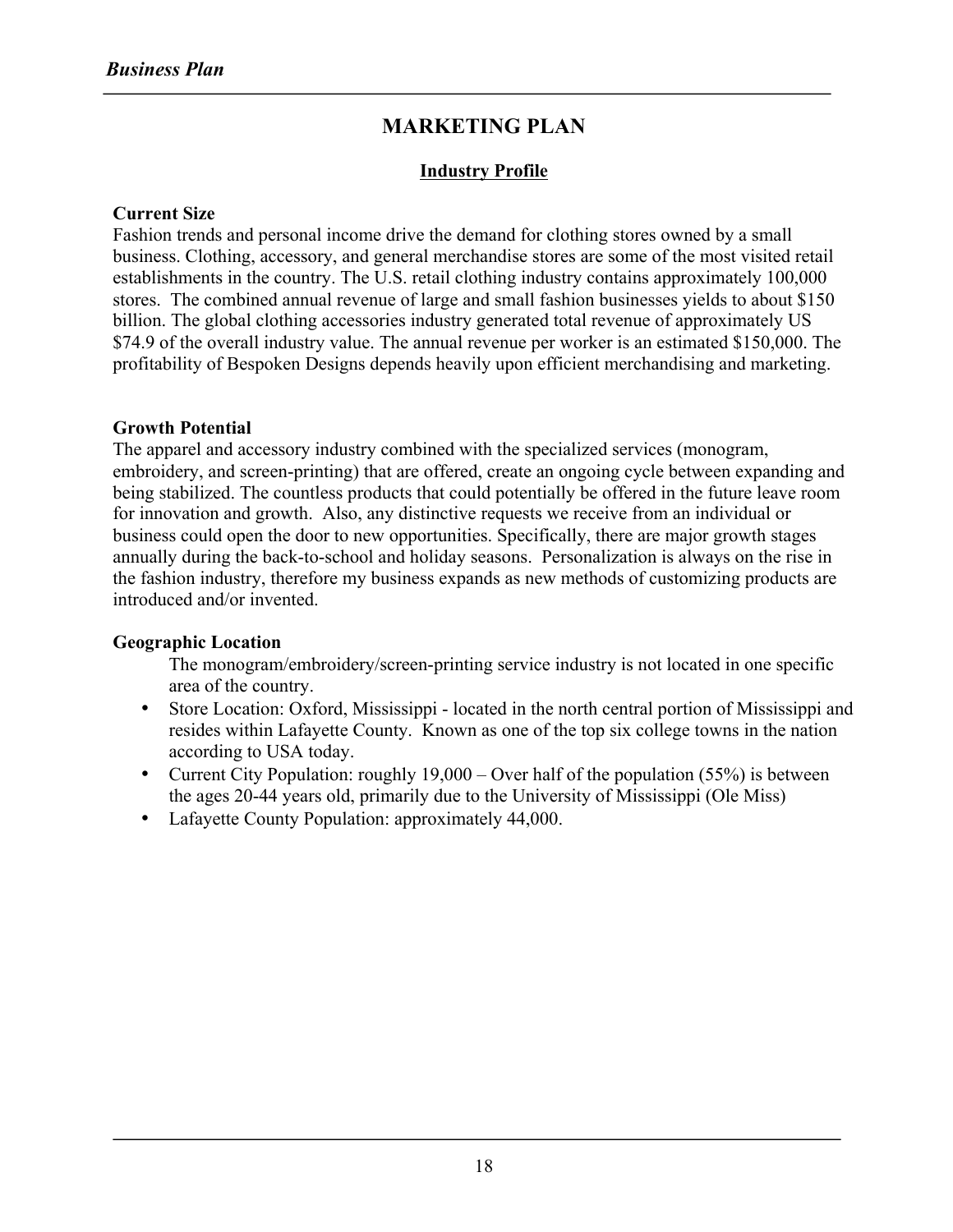## **Industry Trends**

The art of customizing a product by embroidery and sewing means dates back to the mid-1800s, with the exception of machinery. Monogramming a product with your initials has become a traditional, classic trend over the past century. Historically, during the Victorian era, the upperclass adapted the monogram to symbolically represent their place in society. The rules for monograms established during this period are still existent today: first initial on the left, middle on the right, and the last initial embroidered larger in the middle. Now, monograms can be seen on any product from apparel to household accessories. With present-day technology skilled workers can now utilize machines to generate any design, font, or color in any shape or size on an array of products in order to personalize them in your special way. Inside of the store there is an on-site , windowed monogram workshop area where customers can physically watch the process of customization. Proper sewing/embroidery machines and equipment are necessary to provide customers with the utmost quality in an efficient manner. For large orders and special requests we have a proprietary software that allows customers to view a variety of options and combinations of their potential end-product to purchase. Many popular trends in the monogram/screen-printing industry are among the following:

- Greek Merchandise (Sororities and Fraternities)
- Local Sports Teams
- Special Events
- Jewelry
- Entertainment/Party Merchandise
- Wedding/Bridal Showers
- Newborn/Baby Showers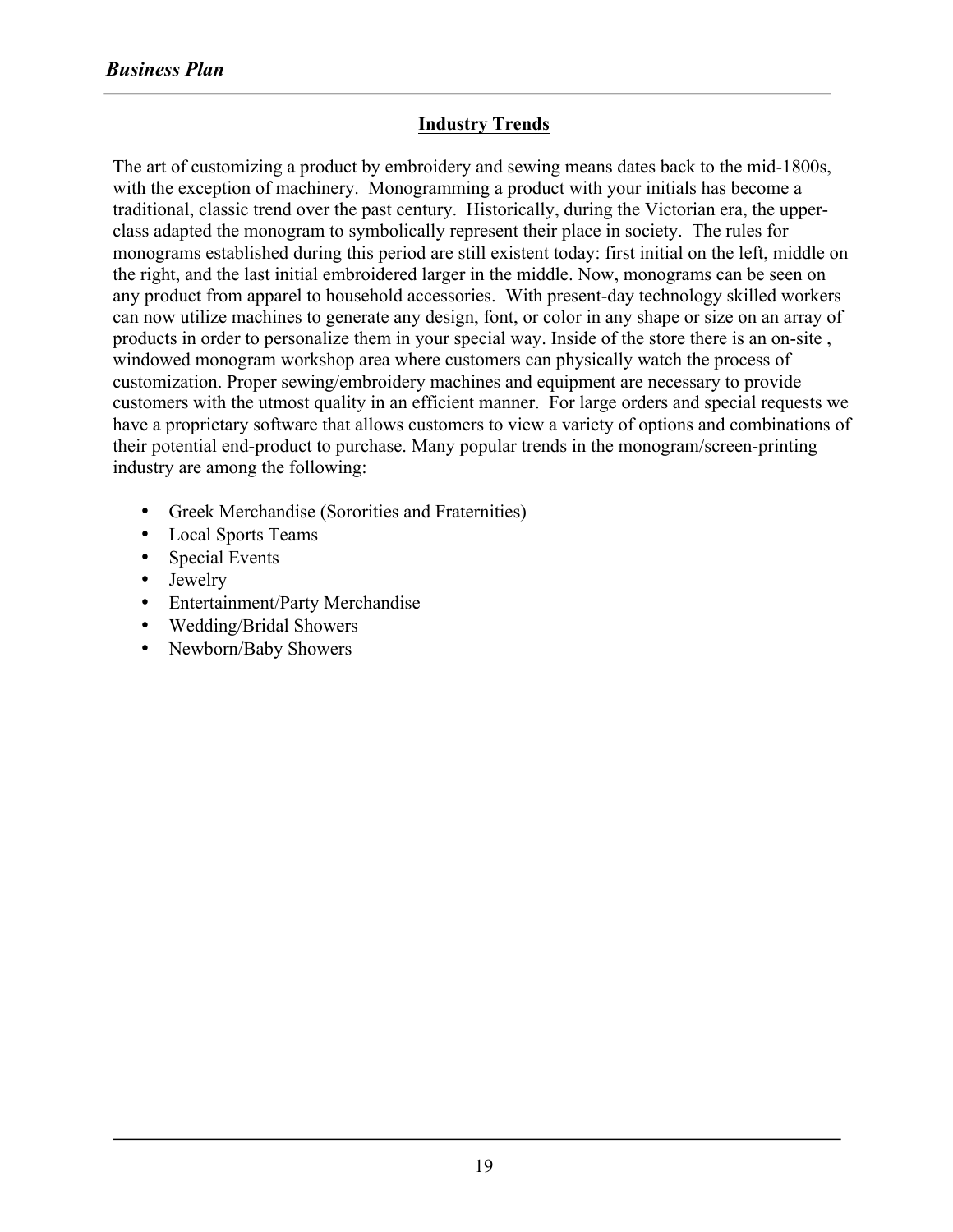#### **Seasonality Factors**

#### • **Spring**

St. Patrick's Day Spring Break Easter Luggage Specials Mother's Day Graduation

#### • **Summer**

Father's Day Beach Wear  $4<sup>th</sup>$  of July Back-to-School Sororities/Fraternities (Greek Merchandise)

#### • **Fall**

Sports Teams (Football Season) Halloween Thanksgiving

• **Winter** Christmas Valentine's Day

#### **Profit Characteristics**

- Visible on-site windowed monogram/embroidery workshop
- Four merchandise categories with a broad product selection
- Special event/occasion services
- Bulk number of items at a discounted price
- Free gift wrapping upon request
- If customer subscribes to the catalog, they receive an exclusive birthday discount
- Catalog/online shopping option
- In-store software that allows customers to view their potential product
- Screen-printing option available
- All five sizes are offered in apparel
- Selection of 25 embellishment add-ons and stencils
- Selection of 30 Monogram/Embroidery fonts
- Selection of 50 Screen-printing fonts
- Selection of 75 color options
- Selection of 100 different stock designs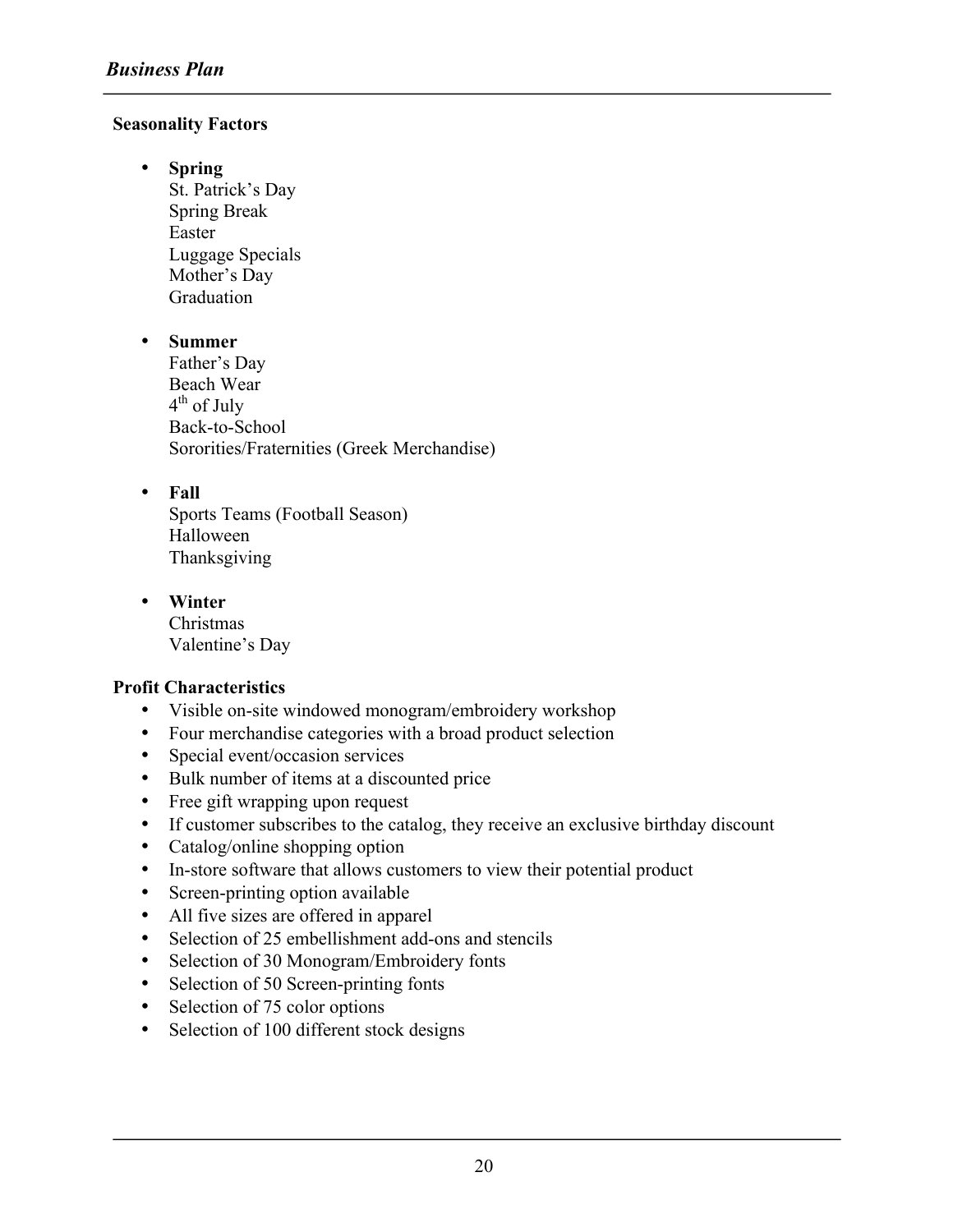#### **Distribution Channels**

The current distribution channel that exists is a brick-and-mortar store involving the retailer selling directly to the end-user. The assortment of merchandise and services available are physically in the store for customers to see.

#### **Basis of Competition**

- Brick-and-mortar store offering monogram, embroidery, or screen-printing services located within a 20 mile radius.
- Comparable product selection
- Pricing
- Bulk orders at discounted price
- Clientele similarity (businesses and individuals)

#### **Competition Profile**

#### **1. Oxford T-Shirt Company**

-Brick-and-mortar store: 1453 S. Lamar Blvd, Oxford, MS

-Business established: 2005

-Full-time graphic design department

-Employees: 1-4

- -Annual Revenue: less than \$500,000
- -Online store = oxfordtshirtco.com powered by "Storenvy" online store system
- -Main Focus: Screen-Printing and Stamping
- -Custom Screen Printing (In-House Service)
- Services: Printing & Embroidery, Oxford's Largest Screen Printer, Ole Miss and Oxford Apparel, Greek Sewn-On Apparel, Custom Designed T-Shirts, Creative Artwork
- -Product Selection: Ole Miss apparel and accessories
- -Mens = T-shirts, Polos, Outerwear
- -Women = T-shirts, Outerwear

-Kids

- -Headwear
- -Accessories (limited selection of cozies and bumper stickers)

#### **2. Square Alterations & Monogramming**

- Brick-and-mortar store: 203 N. Lamar Blvd, Oxford, MS
- Business established: 2003
- Employees: 5-9
- Annual Revenue: \$1-2.5 million
- No Website/online store
- Main Focus: Garment Alterations
- Services offered: Monogramming, Laundry services, Garment alterations and repairs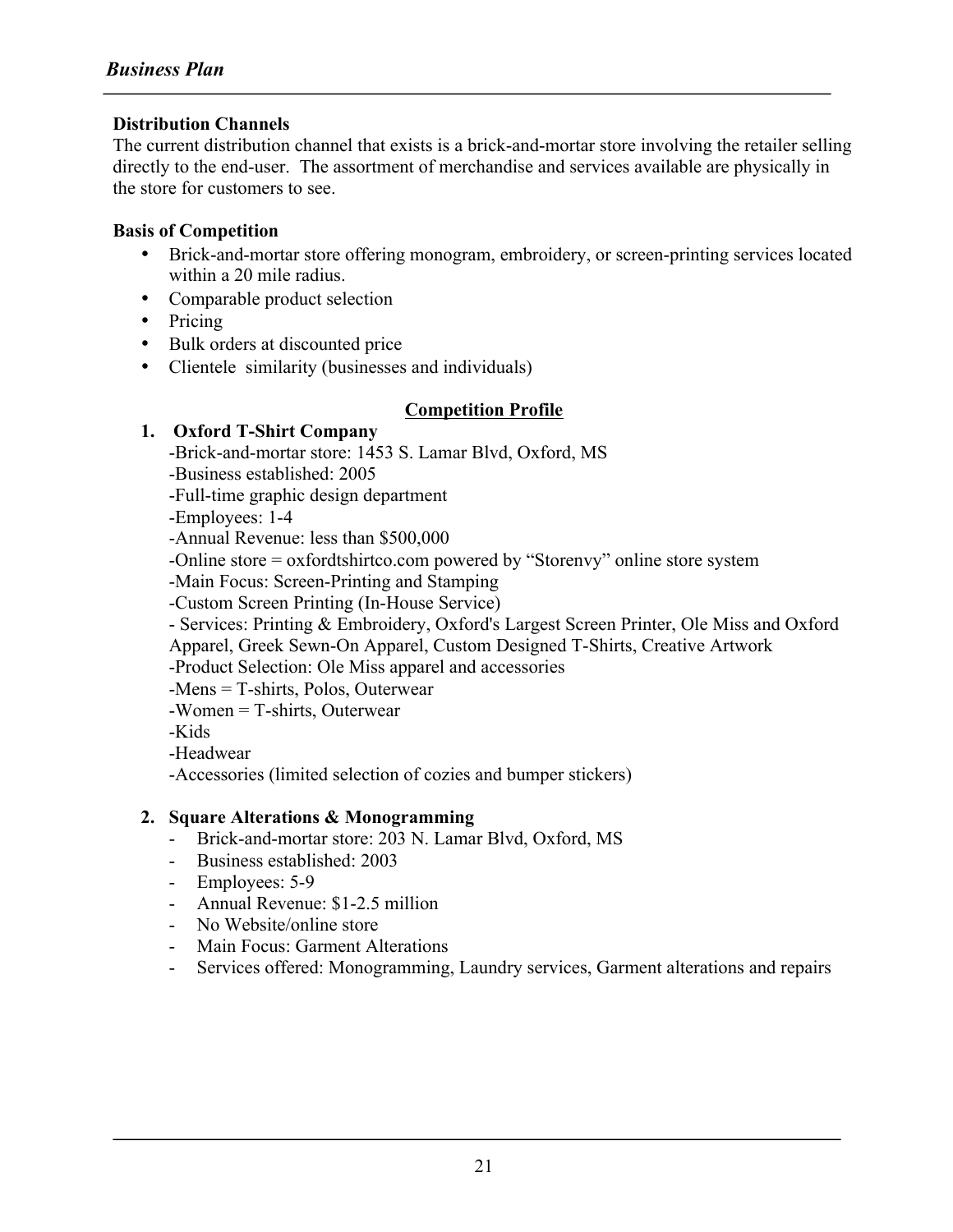## **3. Lily Pad**

-Brick-and-mortar store: 128 Courthouse Square -Business established: 2000 -Employees: 5-9 -Website: lilypadgiftshop.com -Main Focus: "To provide unique gifts with a southern flair" -Services: Gift Registry, Customize store merchandise with painted designs upon customer request (customer option to bring in their personal items to be customized) -Product Selection Accessories and Gifts, Candles, Cookbooks, Coolers, Dorm, Food/Drink Items, Design Attachments, Jewelry, Greek, Kitchen and Food Accessories, Mississippi Pottery, Ole Miss, Picture Frames, Swing Chairs and Hammocks, Tervis Tumbler, Travel Accessories,Wine and Drink Accessories

Bespoken Design's primary competitive advantage to these top three competitors is product selection and service offerings. My store offers monogramming, embroidery, and screen-printing, on accessories, apparel, home goods, and bed and bath products. Also Bespoken Designs offers exclusive services for organizations and special events/occasions. In addition, we do not focus solely on Ole Miss products, Alterations, or Gift/Souvenir merchandise. None of these stores have the same goal or primary focus as Bespoken Designs. Coincidently, my store's focus combines a little portion of each competitor's stores, therefore making my store the perfect niche for this market area.

## **Customer Profile**

- Female, Married
- Age:  $40-50$
- Income level:  $$75,000 +$ /year
- Ethnicity: White
- Family size of five
- Ensures her children are involved in school, activities, and athletics
- Believes in the beauty and bond of tradition
- Involved with various church organizations
- Volunteers for philanthropy events
- Proud of the family name and loves to make products "her own"
- Enjoys hosting parties for friends and family

Reactions from prospective customers to Bespoken Design's products and services are phenomenal as they stick to the southern tradition of embroidery and monogramming, yet also offer screen-printing as an innovative alternative. It is a one-stop shop for a gift for someone else, yourself, or an event. With the wide selection of merchandise, there is no need to go to multiple avenues to get customized items. The services cater to any special occasion and also can help promote local businesses with customized logo monograms. It can also hugely benefit the community as a resource for schools, churches, and local sports teams.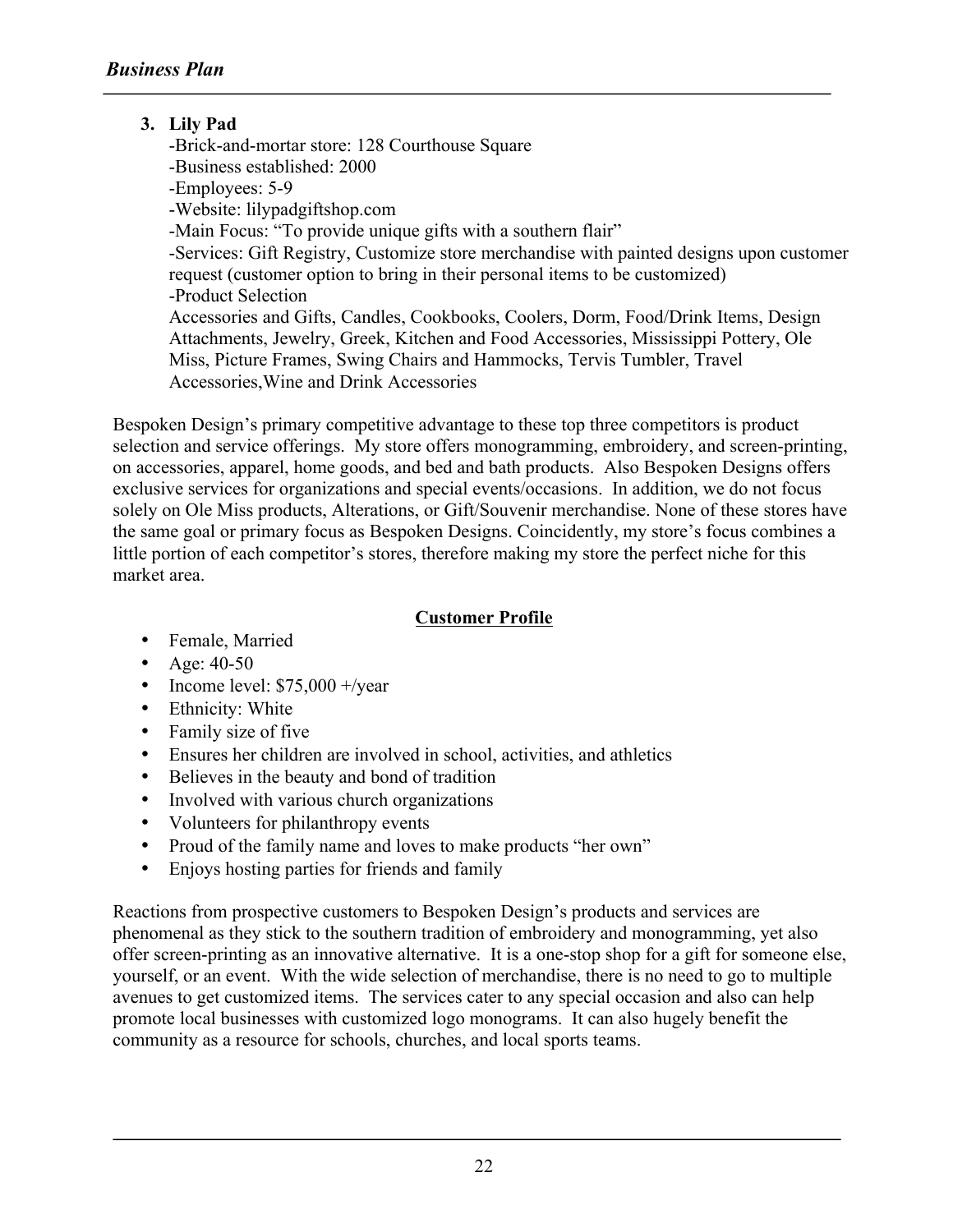## **Target Market Profile**

#### **Demographics**

- Geographic Location: Oxford, Mississippi
- Age Range: 20-40 years of age
- Annual Income Levels: either below \$15,000 or above \$75,000
- Gender: Female
- Ethnicity: Caucasian
- Education: Some College or Bachelors Degree
- Profession: Student or White Collar
- Household: Married, Family of four
- VALS: Innovators, Thinkers, Experiencers

## **Pricing Profile**

#### **Embroidered Text (1st Embroidery Location):**

• All Text Designs are free on the first embroidery location, except when placed on the center front or back of a shirt or jacket. In this case, the following additional charges apply: +\$2.50/item for 1 line of text ; \$5/item for 2 lines of text

#### **Embroidered Text (2nd Embroidery Location):**

- 1 Line of Text:  $+$ \$2.50/item
- 2 Lines of Text:  $+$ \$5.00/item

#### **Embroidery Stock Designs:**

- 0-4,999 stitches: Free
- 5000-7499 stitches: +\$1.00/item
- 7500-9999 stitches: +\$1.50/item
- 10000-14999 stitches: +\$2.50/item
- 15000-19999 stitches: +\$3.50/item
- 20000-24999 stitches: +\$5.50/item
- 25000-29999 stitches: +\$7.50/item
- 30000-34999 stitches: +\$9.50/item
- 35000-39999 stitches: +\$11.50/item
- 40000-49999 stitches: +\$13.50/item
- 50000-74999 stitches: +\$15.75/item
- 75000-99999 stitches: +\$19.99/item
- 10,0000+ stitches: +\$24.99/item

(Note there is a \$5 minimum charge if a design is added to a second location: Text and Design =  $$5$ , Design Only =  $$5$ )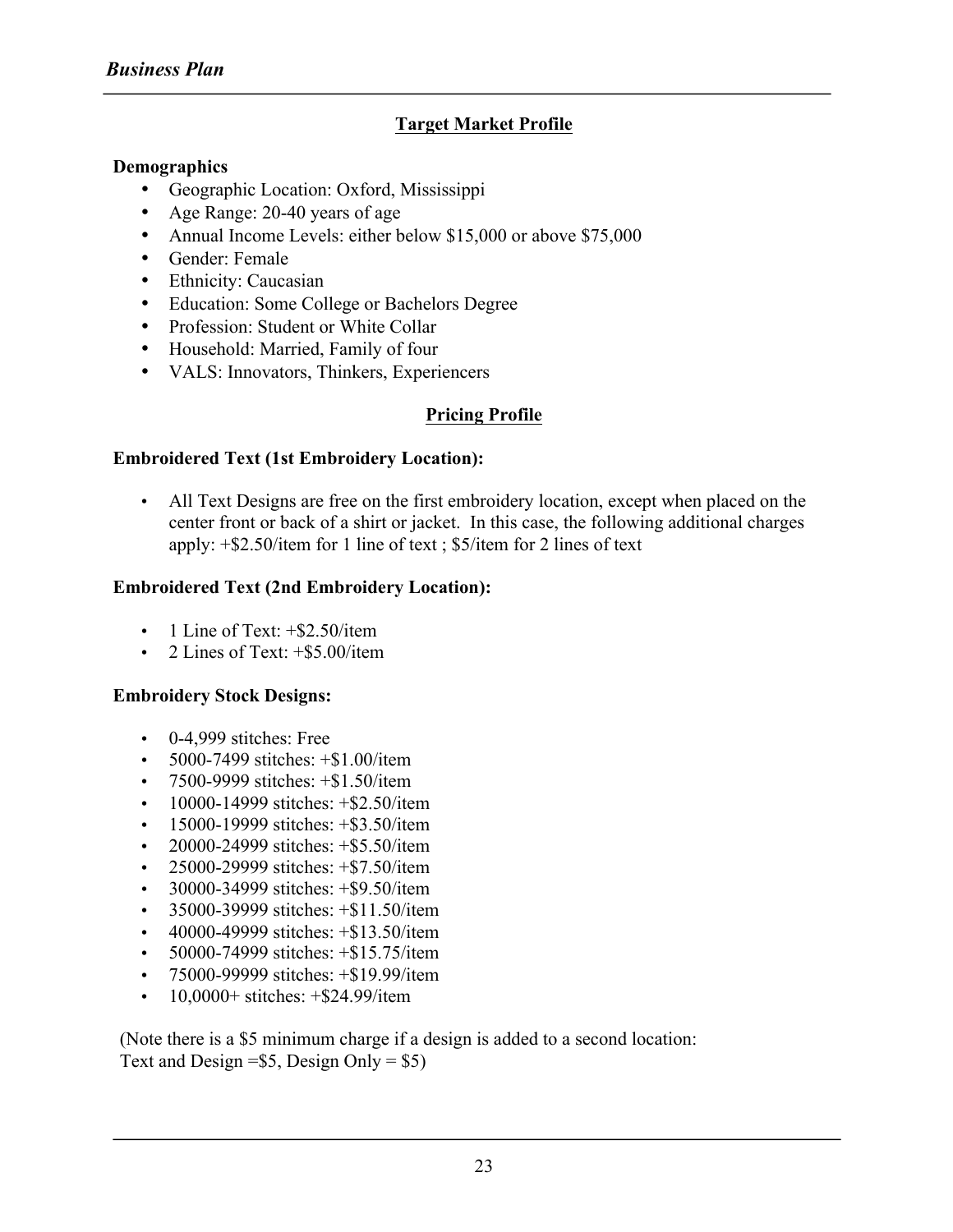#### **Digitizing (Required only for Personal Logos)**

- Small Design: \$25 One-Time Fee
- Medium Design : \$3.50/item + \$50 One-Time Fee
- Full Back Design : \$7.50/item + \$100 One-Time Fee

#### **Discounts Based on Quantity**

- 15% Discount when ordering 12-49 items
- 20% Discount when ordering 50-99 items
- 25% Discount when ordering 100-299 items
- 30% Discount when order 300+ items

#### **Screen Printing**

There is a set-up fee charged, and as the number of colors in the design increase, the setup fee increases however, the price of the product decreases.

#### **Setup Fees**

- 1 Color Design: \$20
- 2 Color Design: \$40
- 3 Color Design: \$60
- 4 Color Design: \$80
- 5 Color Design: \$100
- 6 Color Design: \$120

#### **Discounts Based on # of Colors in the Design**

- 6 Color Design: Subtract \$0.50 per item
- 5 Color Design: Subtract \$1.00 per item
- 4 Color Design: Subtract \$1.50 per item
- 3 Color Design: Subtract \$2.00 per item
- 2 Color Design: Subtract \$2.50 per item
- 1 Color Design: Subtract \$3.00 per item

#### **Discounts Based on Quantity**

- 15% Discount when ordering 12-49 items
- 20% Discount when ordering 50-99 items
- 25% Discount when ordering 100+ items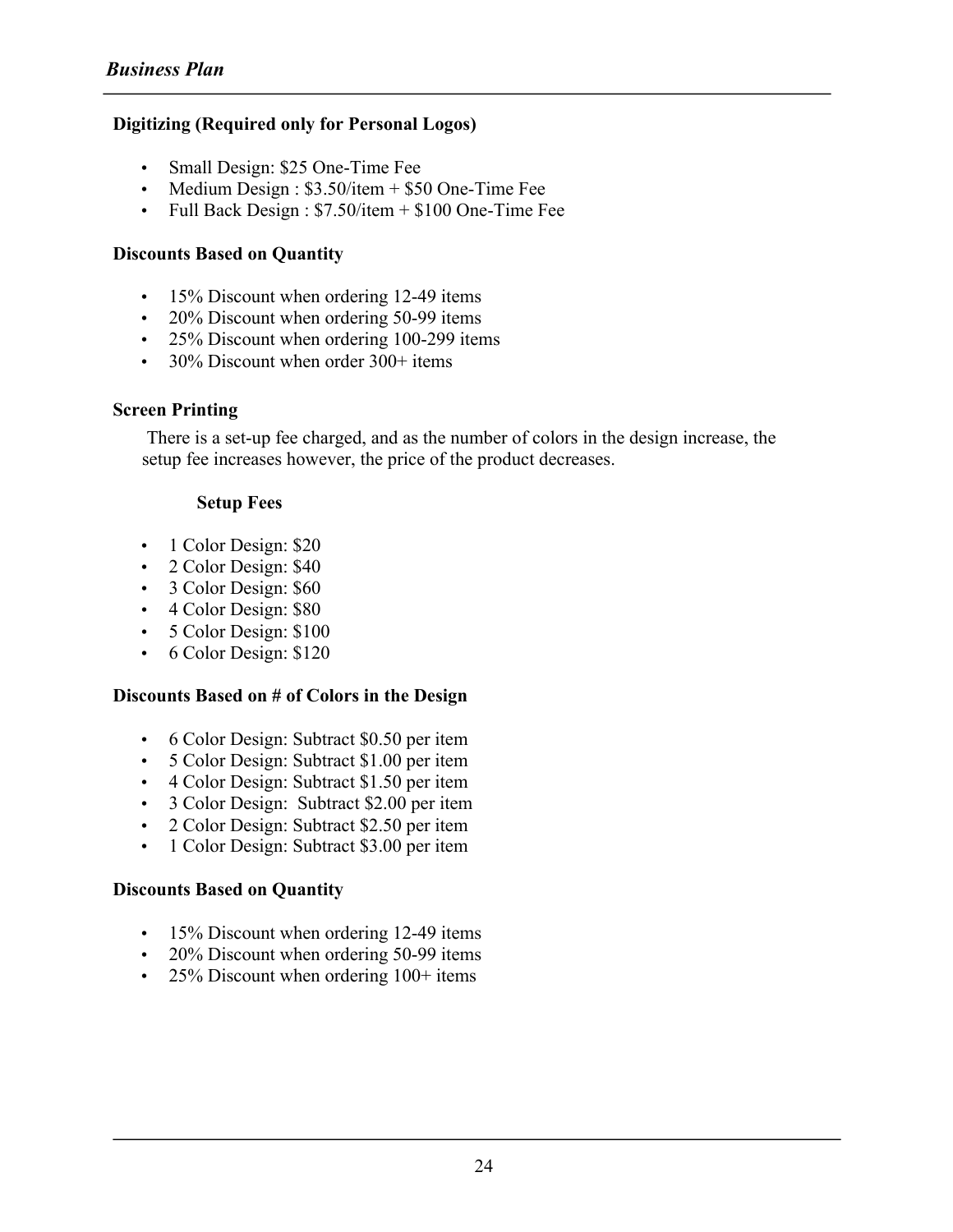## **Market Penetration**

#### **Distribution Channels**

- The brick-and-mortar store will serve as the primary channel of distribution. My sales team will help in driving the revenue by providing information and developing relationships with the end users for future sales.
- The e-commerce website will sell our products and services directly to the customer. The website also provides any additional information about our company that customers may inquire. With our enhanced software, customers will be able to visually see what their product will look like with all of their personalized settings and additions
- Our catalog is renewed seasonally with new promotional products in each. The catalog is only available and sent to those who sign up to receive it in the store.

#### **Sales Representatives**

#### • **Dress for Success**

- $\triangleright$  Present themselves professionally
- $\triangleright$  Wear a monogrammed, embroidered, or screen printed top at all times (in addition to any other store merchandise) to represent and promote our products and services.
- **Customer Interaction**
	- $\triangleright$  Allow customers to get to know them not only as sales people, but also as individuals
	- $\triangleright$  Initiate casual dialogues to learn more about the customer on a personal level
	- $\triangleright$  Full knowledgeable about the company, every product and every service that we provide, in order to be prepared to answer any question a customer may have
	- Ø "Sell yourself first, or sell yourself last". Since salespeople are the last ones to close sales, they must find innovative ways to keep their name in the minds of customers and deliver what they promise in order to reap the remarkable benefits of long-term business relationships.

#### • **Empathy**

 $\triangleright$  Sales representatives must maintain the ability to understand the moods and behavior patterns of customers to elicit a preliminary observation on what they may be looking for or what they are involved with.

#### **Direct-Sales Force**

A direct-sales force will be utilized through the in-house sales representatives and the outside sales representative. The in-house staff will always be promoting our products and services by wearing it as a uniform during work hours. Also by word-of-mouth and telling their friends and families about our store's offerings, they can promote sales. The outside sales representative will produce a direct-sales force by visiting all of the local schools, churches, and local businesses to propose the use of our services to stimulate potential clients and revenue. They will also have a calendar of promotional specials and events that our store hosts to maintain and increasing clientele base.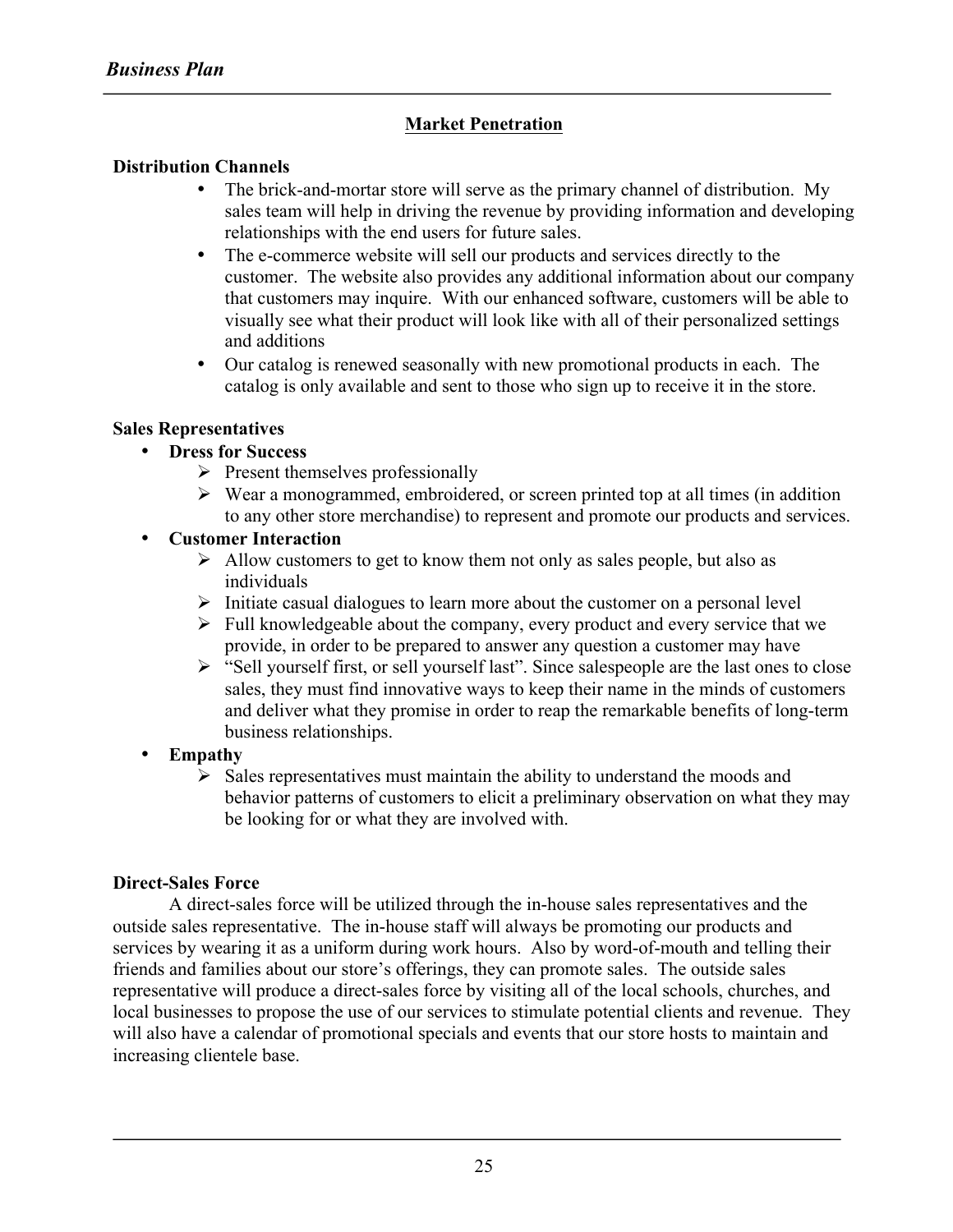#### **Direct Mail/Telemarketing**

Direct mail will be enforced with our one-step direct marketing catalog option. All customers that come into our store have the option to request to be a subscriber to our catalog at no charge. There are numerous catalogs scattered throughout the store and at the cash register for customers to preview before making the decision to apply for direct mail. With this exclusive option, customers also receive annual birthday discounts and special holiday promotional discount coupons that are only existent in the catalog. Also, we will utilize direct mail through insert media. We will have promotional flyers for upcoming sales and/or discounts that we will place in the bag whenever a customer purchases an item. This ensures they will view our offering and be reminded of our services whenever they take their product out of the bag.

#### **Advertising and Promotion**

As more corporations are established more corporate dollars are poured into promotional products to advertise their brand, which in turn fuels the monogram/embroidery/screen-printing industry.

- **Print Media**
	- $\triangleright$  Newspaper Ads (Including college newspaper)
	- $\triangleright$  Catalogs (to subscribers)
	- $\triangleright$  Yellow Pages
- **Outdoor Media**
	- $\triangleright$  Promotional Posters/Flyers (to hand out around populated areas and post on public bulletins in schools, churches, and businesses)
	- $\triangleright$  On-Premises Signage
	- $\triangleright$  Seasonal In-Store Events
	- $\triangleright$  Trade Shows
- **Interactive Media**
	- $\triangleright$  E-Commerce Website
	- $\triangleright$  Facebook
	- $\triangleright$  Twitter
	- $\triangleright$  Tumblr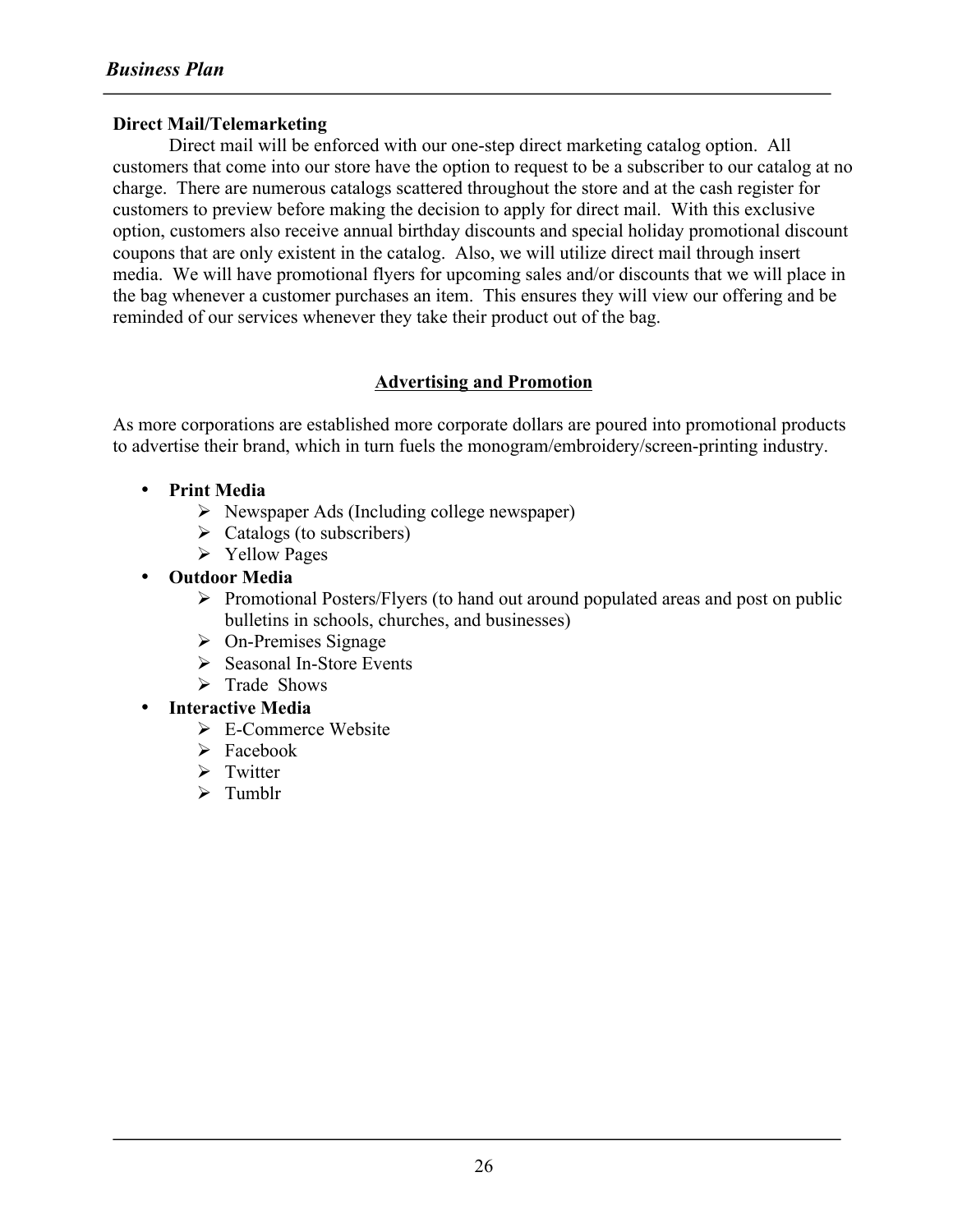### **Packaging and Labeling**

Retail packaging is one of the most vital components in sales. After the sale is complete, the customer is left with one lasting impression of the store, the packaging and labeling that is left for them to unwrap their newly purchased item(s). The presentation of this packaging must match the reputation that our company possesses. Eloquent and colorful packaging and labeling will be utilized in Bespoken Designs. No customer remembers a brown paper bag, however a color triggers memory and endorphins to be released. All merchandise will be wrapped neatly in tissue paper sealed with our store's signature sticker and then, placed in the bag or box. There will be three sizes of bags and two sizes of boxes. Colors of bags, boxes, and tissue paper will vary depending on seasonal trends.



#### **Service and Warranties**

To warrantee the quality of our monogram, embroidery, and/or screen-printing services, there will be a "no questions asked" guarantee enforced. This guarantee is based on the pure value of our craftsmanship; therefore there will be a 30-day period after the day of purchase for customers to bring back their product (with a valid receipt) if it has been impaired as a result of our construction process. For example if a stitch were to come out, unraveling the whole design or lettering, or if the screen-print letter design was fully faded. Our company strives for excellence in order to deliver superior products, therefore will be held responsible for any errors that we make.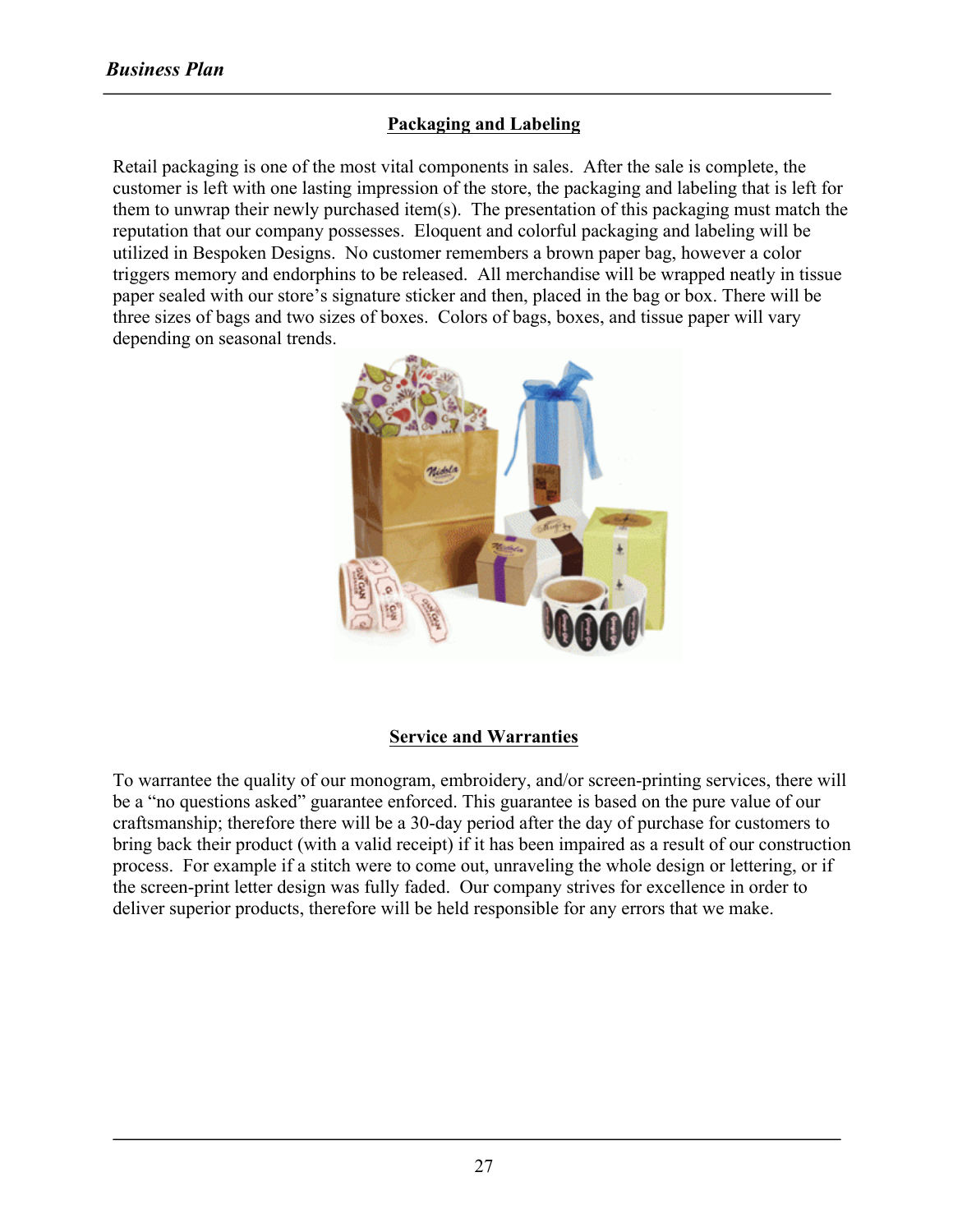#### **Trade Shows**

#### **1. Magic Tradeshow**

- Ø Location: Las Vegas, Nevada
- $\triangleright$  Biannual (Fall and Spring)
- $\triangleright$  World's largest fashion trade show

#### **2. One of a kind Show and Sale**

- Ø Location: Chicago, IL
- $\triangleright$  Annual (1<sup>st</sup> week of December)

#### **3. Decorated Apparel Expo (DAX)**

- $\triangleright$  Location: three different locations during month of March: Kansas City, Minneapolis, Chicago
- $\triangleright$  Annual

## **Future Markets**

- Bands
- Church Organizations
- Philanthrophy Events
- School-Related Events (All Levels)
- Local Businesses
- Summer Camps
- Concert Promoters
- Little Leauge Teams
- Uniforms
- Pet Collars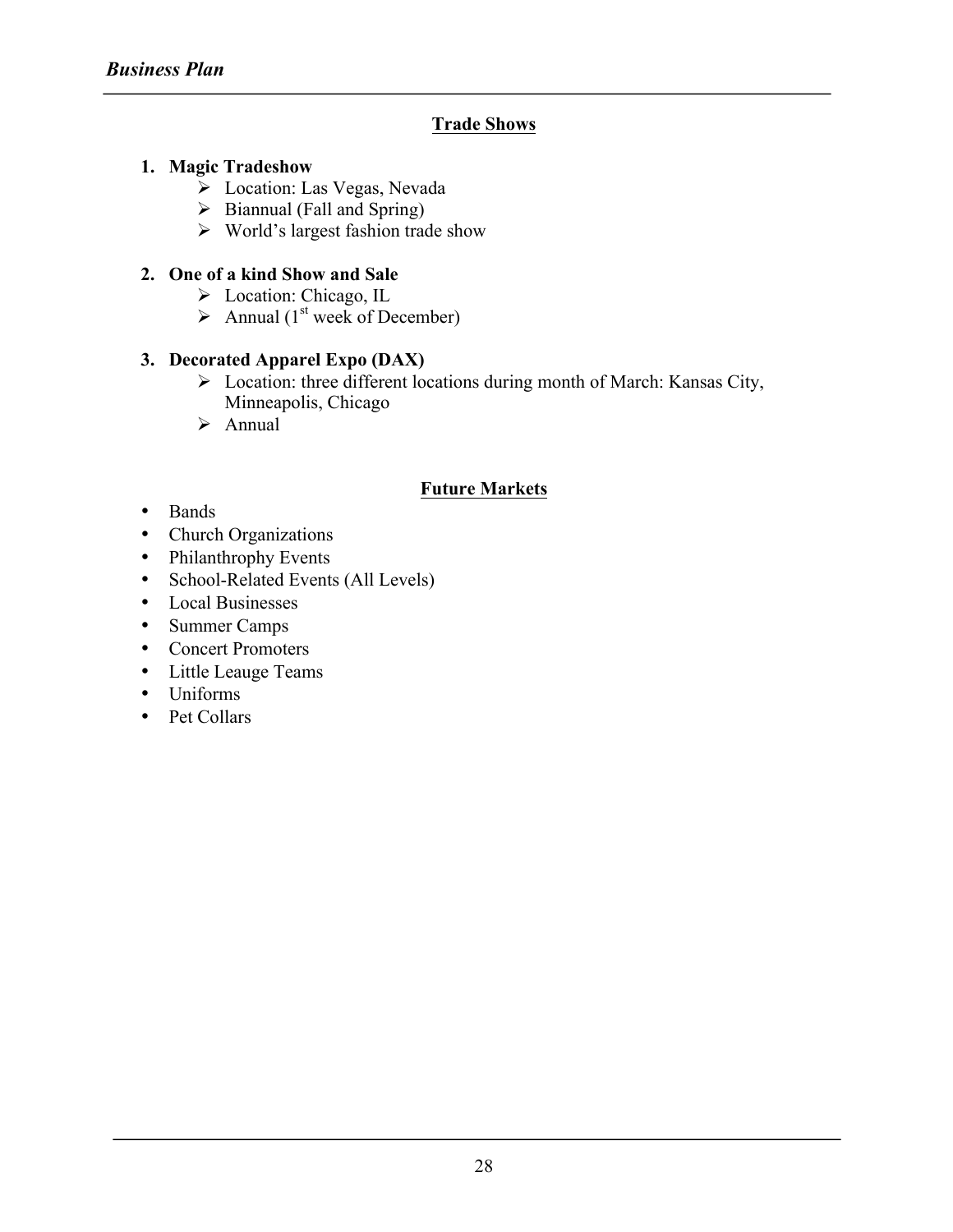# **GROWTH PLAN**

## **New Offerings to Market**

#### • **Customized Fashion**

An array of products may be customized with designs or lettering including: apparel, accessories, bags/luggage, home décor, and bed/bath merchandise that are blank and ready to be embroidered or screen-printed to fit any customer's personalized request.

#### • **Schools/Educational Organizations**

All grade levels have provided endless opportunities for the monogram market. In Oxford, the University of Mississippi and their Greek Life are extremely prevalent which makes a great niche for Bespoken Designs to provide services to promote their organizations and school spirit. Also, local sports teams, clubs/organizations, fund-raisers, uniforms, and other school merchandise are some of the many that produce additional cash flow to this market.

#### • **Advertising Companies**

In order for any company to expose themselves, typically they have a selection of merchandise or uniform that physically contain their brand, slogan, or logo.

#### • **Town Hall**

Staffs in the town hall, police/fire department, recreation department, and other areas all wear embroidered clothing with their city or departmental logo. There is always a need for shirts, caps, or other specific items that are monogrammed and used for special/educational events or even for leisurely wear by their family members.

#### **Capital Requirements**

| Personal Savings                  | \$10,000 |
|-----------------------------------|----------|
| Parents' Investment               | \$25,000 |
| <b>Limited Partner Investment</b> | \$35,000 |

#### **Personnel Requirements**

Assistant Manager, Seamstresses (2), Boutique Associates (3)

## **Exit Strategy**

If Bespoken Designs were to obtain an exit, we would choose to liquidate the business and all of our assets. If not all of assets are sold, we would hire a jobber to sell off the remaining inventory,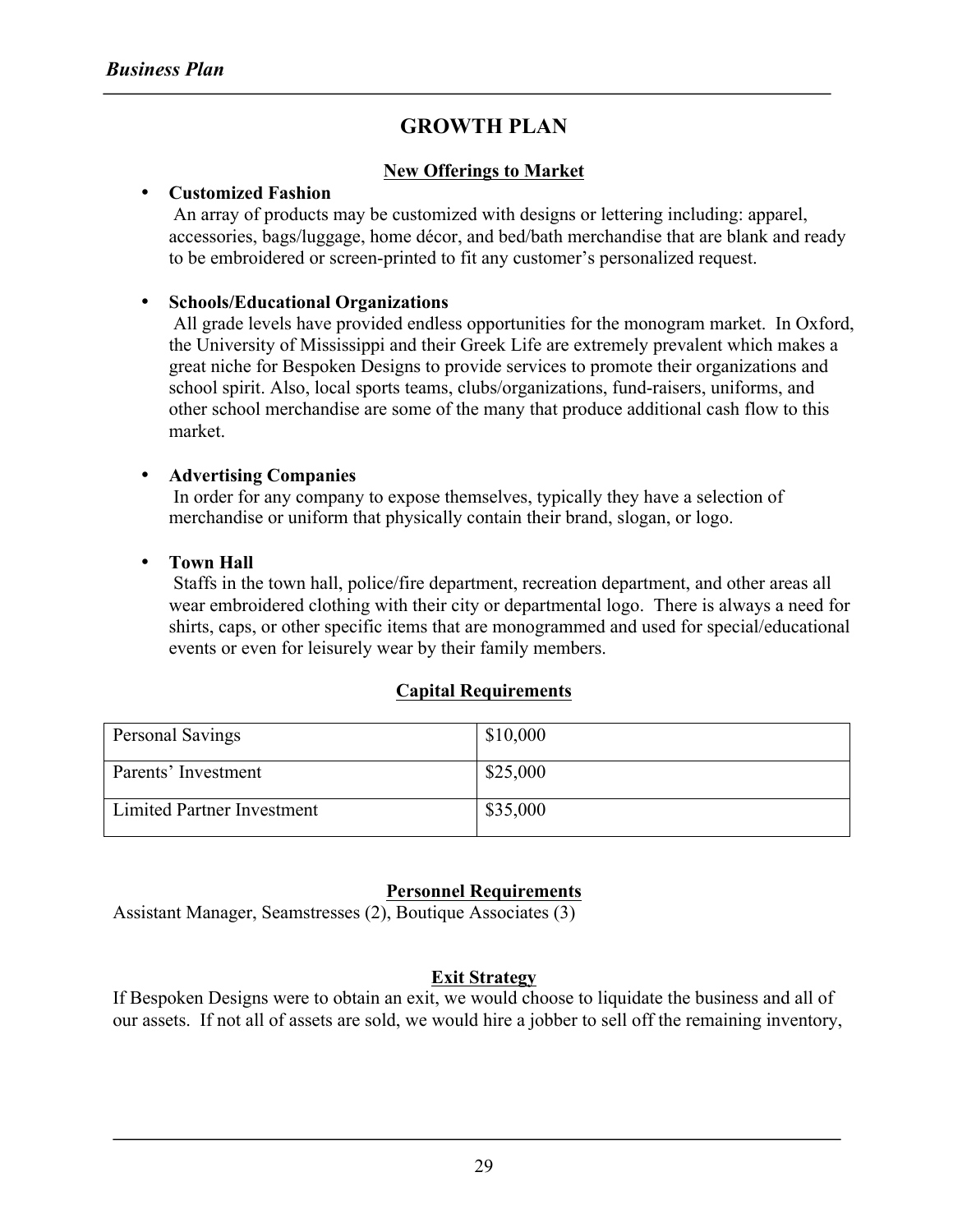$\overline{\phantom{a}}$ 

# **FINANCIAL PLAN**

| <b>STARTUP COSTS WORKSHEET</b><br><b>Startup Capital Requirements: One-time Startup Expenses</b> |               |                                                 |
|--------------------------------------------------------------------------------------------------|---------------|-------------------------------------------------|
| <b>Startup Expenses</b>                                                                          | <b>Amount</b> | <b>Description</b>                              |
| Advertising                                                                                      | 2500          | Promotion for business opening                  |
| Starting inventory                                                                               | 6700          | Apparel, bags, jewelry                          |
| Cash                                                                                             | 700           | Cash register starting at opening day           |
| Decorating                                                                                       | 3500          | Rugs, art, plants, mirrors                      |
| Deposits                                                                                         | 400           | Phone, electricity, trash, gas                  |
| Fixtures & equipment                                                                             | 15000         | Mannequins, shelves, tables, racks              |
| Insurance                                                                                        | 620           | Liability, property, earnings                   |
| Lease Payments                                                                                   | 1600          | Due before opening day                          |
| Licenses & permits                                                                               | 1200          | Renovation, inspection, zoning                  |
| Miscellaneous                                                                                    | 750           | <b>Additional necessities</b>                   |
| Professional fees                                                                                | 2500          | CPA firm, attorney                              |
| Remodeling/renovations                                                                           | 60000         | Built-in fixtures, lighting, flooring, painting |
| Rent                                                                                             | 1300          | Deposit and first month                         |
| Services                                                                                         | 500           | Cleaning, shipping (UPS)                        |
| Signs                                                                                            | 2400          | Store entrance sign                             |
| Supplies                                                                                         | 800           | Tape, stapler, register, paper, cleaners        |
| Unanticipated expenses                                                                           | 1500          | Unexpected expenses                             |
| Packaging/Boxes/Bags                                                                             | 1800          | Shipping boxes, store bags, tissue paper        |
| Logo/Stationery/Cards                                                                            | 2100          | Logo design, direct mail pieces                 |
| Store opening event                                                                              | 2700          | Advertising, entertainment, refreshments        |
| Inventory buying                                                                                 | 3000          | Travel: market buying trips                     |
| Store equipment                                                                                  | 5000          | POS system & bank card equipment                |
| <b>Total Startup Costs</b>                                                                       | 116, 570      | Amount of costs before opening                  |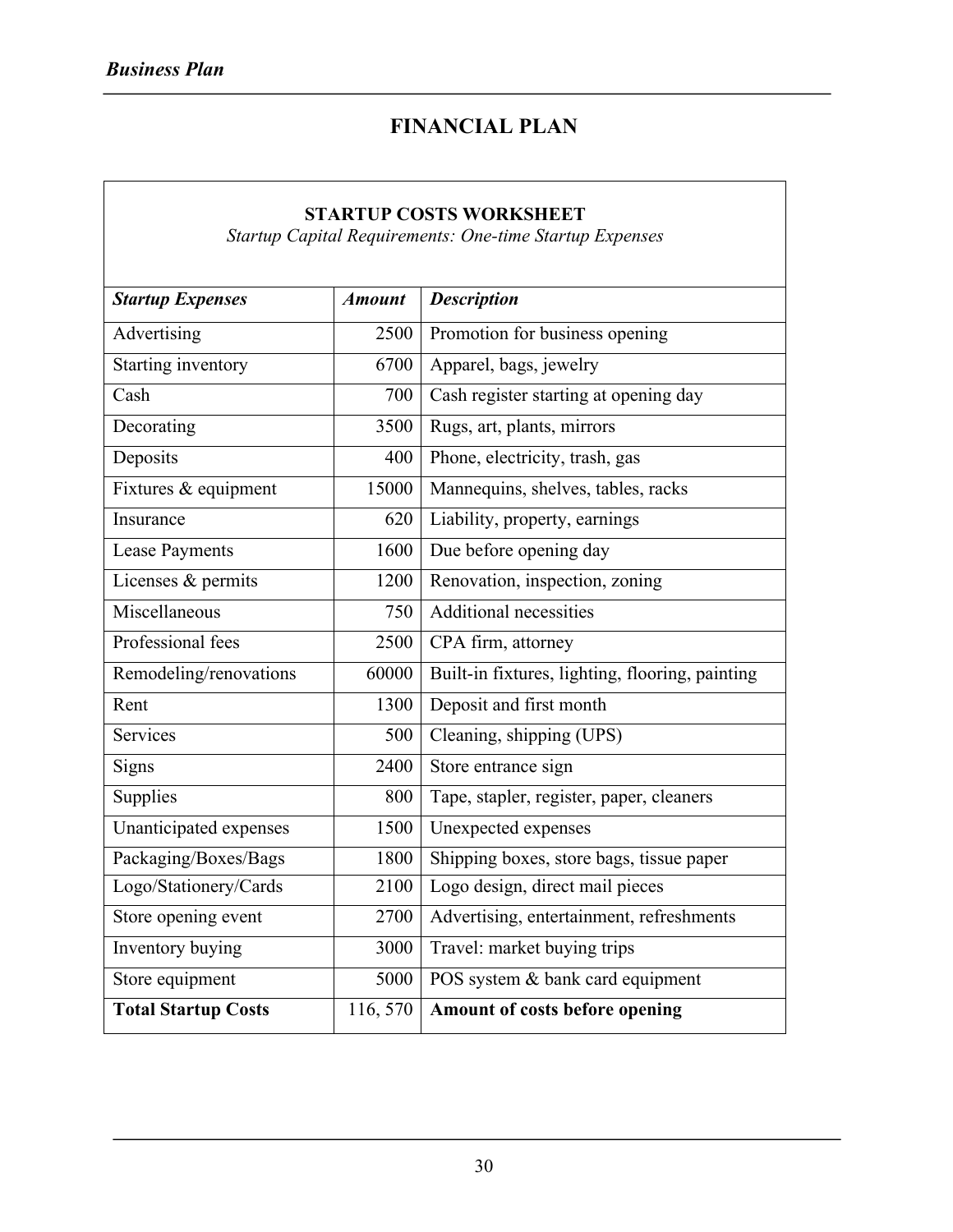## **STARTUP COSTS WORKSHEET**

*Startup Capital Requirements: Repeating Monthly Expenses (First 3 Months)*

| Expenses $(x3)$              | <b>Amount</b> | <b>Description</b>                  |
|------------------------------|---------------|-------------------------------------|
| Advertising                  | 2000          | Newspaper ads, magazine ads, radio  |
| <b>Bank service</b> fees     | 150           | Monthly fees                        |
| Credit card charges          | 600           | Charge per credit card transaction  |
| Delivery fees                | 500           | UPS, USPS, FedEx                    |
| Dues & subscriptions         | 250           | Magazine subscriptions              |
| Health insurance             | 300           | Excludes amount on previous page    |
| Insurance                    | 250           | Excludes amount on previous page    |
| Inventory                    | 4200          | Boutique stock                      |
| <b>Lease Payments</b>        | 2050          | Excludes amount on previous page    |
| Loan payments                | 3500          | Principal & interest payments       |
| Office expenses              | 180           | Supplies                            |
| Payroll other than owner     | 3500          | 4 employees (4 PT, 2 FT)            |
| Payroll taxes                | 120           |                                     |
| Professional fees            | 300           | Accountant, attorney                |
| Rent                         | 150           | Storage unit                        |
| Repairs & maintenance        | 320           | Specific repairs                    |
| Sales tax                    | 460           |                                     |
| Supplies                     | 550           | Bags, tissues, boxes, tags          |
| Telephone                    | 170           | Internet, local/long distance, cell |
| <b>Utilities</b>             | 300           | Electric, water, garbage            |
| Your salary                  | 10000         | If applicable for first 3 months    |
| <b>Total Repeating Costs</b> | 29,850        |                                     |
| <b>Total Startup Costs</b>   | 116, 570      | Amount from preceding page          |
| <b>Total Cash Needed</b>     | 146, 420      | Repeating $costs + startup \ costs$ |